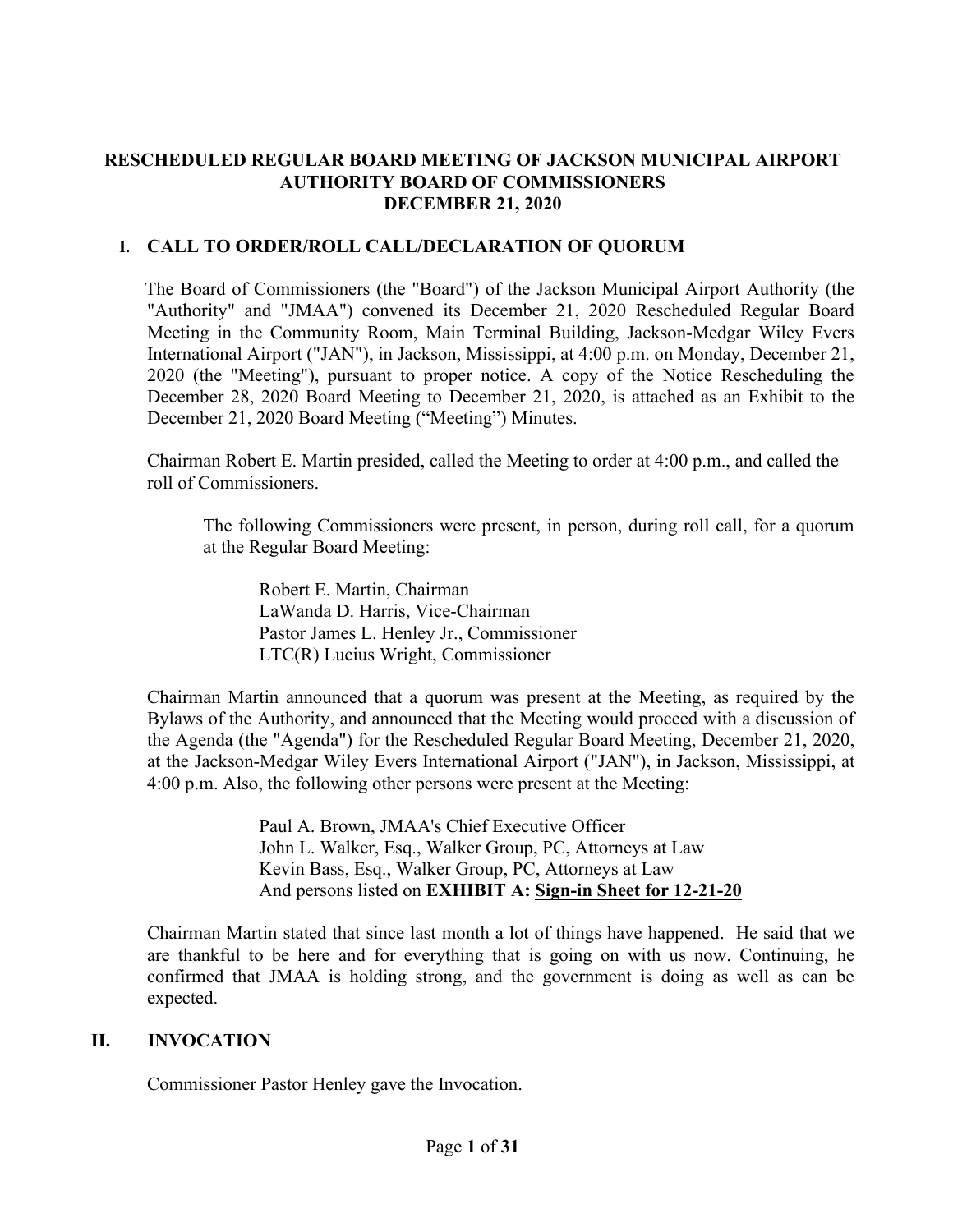Chairman Martin recognized JMAA employee, Mr. Benjamin Parker, Public Safety & Operations, and informed those in attendance that he transitioned recently. Chairman Martin expressed condolences and appreciation for Mr. Parker's services. He also informed those in attendance that in the future, JMAA would have some additional expressions in honor of Mr. Parker's legacy.

Commissioner Dr. Hursie Davis-Sullivan entered the Meeting at 4:03 p.m. after the above comments by Chairman Martin.

# **III. APPROVAL OF BOARD NOTICES**

- A. Notice of the Monthly Pre-Work Session Meeting Monday, December 14, 2020, 9:00 a.m., at Hawkins Field Airport.
- B. Notice Rescheduling the December Work Session Meeting from Thursday, December 24, 2020 at 8:30 a.m. to Thursday, December 17, 2020, at 8:30 a.m., in the Community Room at Jackson-Medgar Wiley Evers International Airport.
- C. Notice Rescheduling the December 28, 2020 Board Meeting from Monday, at 4:00 p.m. in the Community Room to Monday, December 21, 2020, at 4:00 p.m. at Jackson-Medgar Wiley Evers International Airport.

## **RESOLUTION CY-2020-209**

## **APPROVAL OF THE: (I) NOTICE OF THE DECEMBER 14, 2020 PRE-WORK SESSION MEETING; (II) NOTICE RESCHEDULING THE DECEMBER 24, 2020 REGULAR WORK SESSION TO DECEMBER 17, 2020; AND (III) NOTICE RESCHEDULING THE DECEMBER 28, 2020 REGULAR BOARD MEETING TO DECEMBER 21, 2020**

After discussion and review, and upon the motion made by Commissioner Pastor Henley, seconded by Vice-Chairman Harris, and approved by a unanimous vote, the following Resolution was made and entered.

**RESOLVED**, that the Board hereby approves the: (i) Notice of the December 14, 2020 Pre-Work Session Meeting; (ii) Notice Rescheduling the December 24, 2020 Regular Work Session to December 17, 2020; and (iii) Notice Rescheduling the December 28, 2020 Regular Board Meeting to December 21, 2020.

Yeas: Harris, Henley, Davis-Sullivan, Martin, Wright Nays: None Abstentions: None

December 21, 2020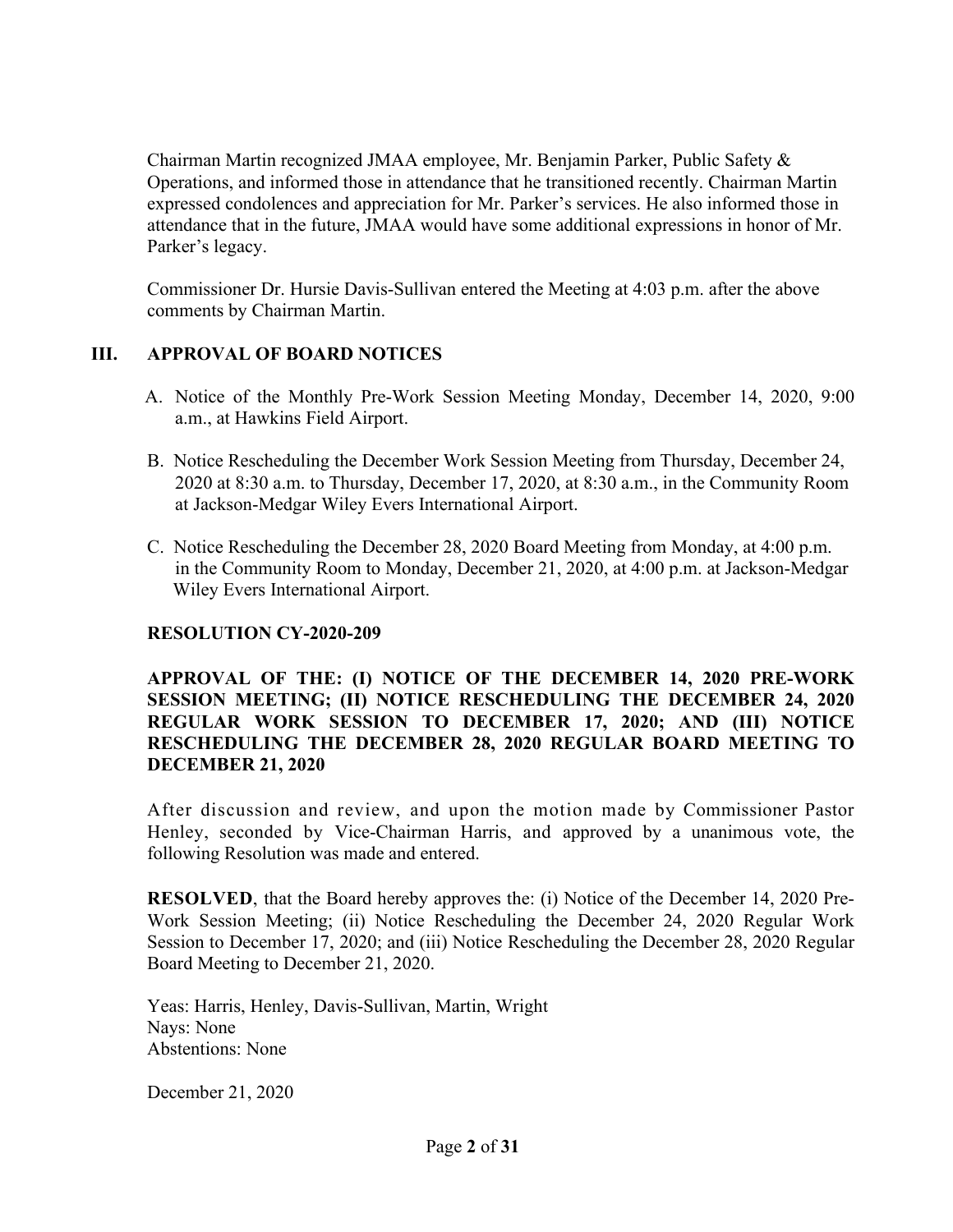## **IV. APPROVAL AND EXECUTION OF MINUTES**

- A. Board of Commissioners Regular Scheduled Monthly Work Session, Thursday, November 19, 2020, at 8:30 a.m. at Jackson-Medgar Wiley Evers International Airport.
- B. Board of Commissioners Regular Scheduled Monthly Board Meeting, Monday, November 23, 2020, at 4:00 p.m., at Jackson-Medgar Wiley Evers International Airport.

## **RESOLUTION CY-2020-210**

# **APPROVAL OF THE MINUTES OF THE NOVEMBER 19, 2020 REGULAR WORK SESSION AND NOVEMBER 23, 2020 REGULAR BOARD MEETING**

After discussion and review, and upon the motion made by Vice-Chairman Harris, seconded by Commissioner Pastor Henley, the Minutes of the: (i) November 19, 2020 Regular Work Session; and (ii) November 23, 2020 Regular Board Meeting, were approved by a unanimous vote of the Commissioners, and the following Resolution was made and entered.

**RESOLVED**, that the Board hereby approves the Minutes of the: (i) November 19, 2020 Regular Work Session; and (ii) November 23, 2020 Regular Board Meeting, as presented, and directs that said Minutes be filed in the appropriate Minute Book and Records of the Authority.

Yeas: Harris, Henley, Davis-Sullivan, Martin, Wright Nays: None Abstentions: None

December 21, 2020

# **V. PUBLIC COMMENTS**

There were no public comments.

## **VI. REPORTS**

## **A. Report from the Chairman**

The Chairman had no reports.

## **B. Chief Executive Officer**

#### **1***.* **Airport Project Manager Summary, Period Ending November 30, 2020 ……………………………………………..…………………………..Page 1<sup>1</sup>**

Page **3** of **31**  $1$  The page numbers herein are the page numbers contained in the Meeting Packet which is attached as an Exhibit to the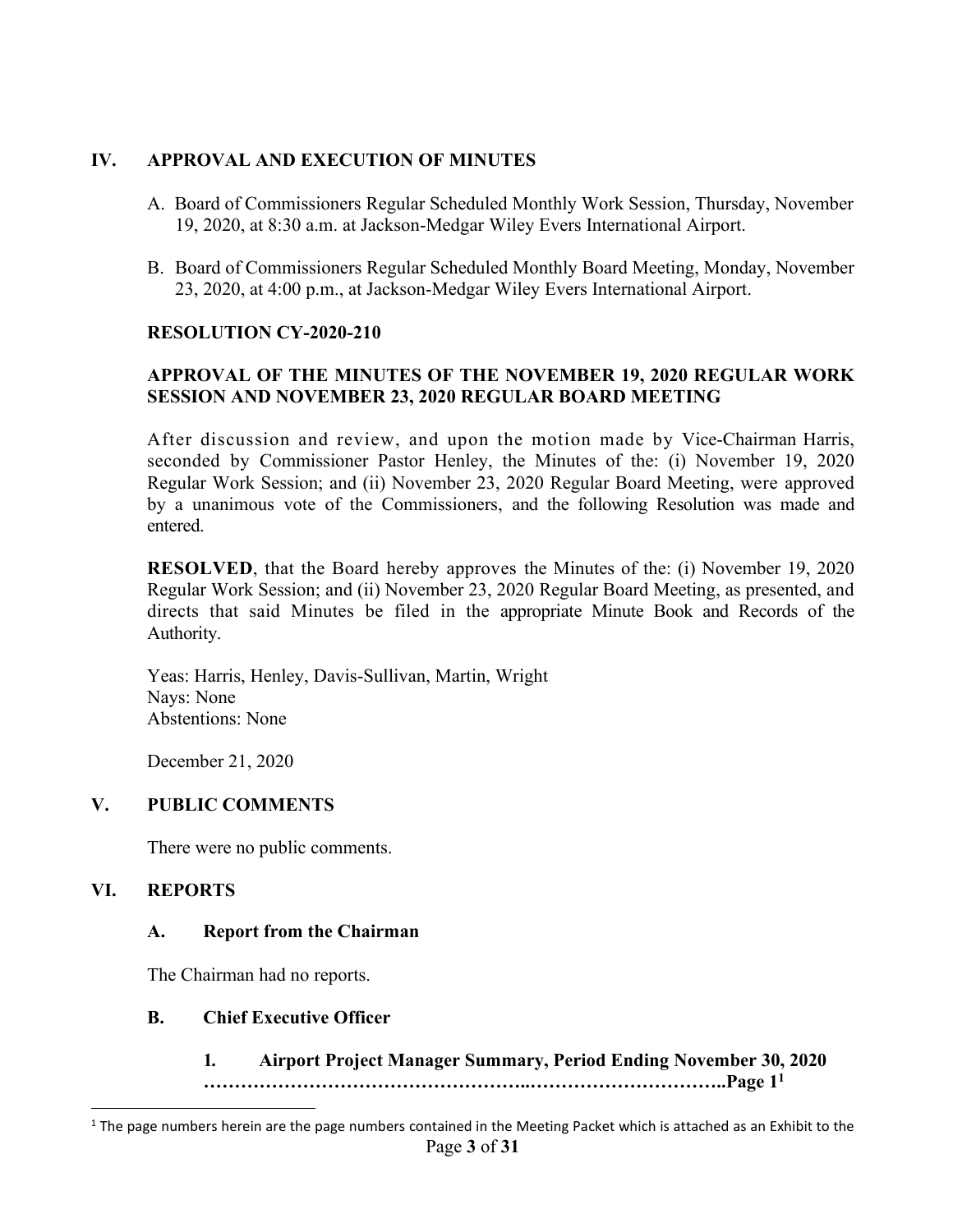Mr. Paul A. Brown, CEO, directed the Board's attention to the Airport Project Manager Summary ("APMS"), found on pages 1-13 in the December 21, 2020 Rescheduled Regular Board Meeting Packet, and distributed to the Board before the December 21, 2020 Rescheduled Regular Board Meeting.

Further, Mr. Brown listed the Projects in the Airport Project Manager Summary at JAN and Hawkins Field Airport ("HKS"). He stated that the APMS was provided to the Board and discussed during the December 19, 2020 Work Session. The following additional discussion occurred.

Chairman Martin requested that Ms. Carolyn Dupre', Chief Financial Officer, respond to Commissioner Dr. Davis-Sullivan's inquiry regarding the \$65,000.00 difference between the Budget Allocations and the funding sources on the Active Projects Summary on Page 2 of the Packet. Ms. Dupre' informed the Board that she would conduct some research as to the question and provide a response to the Board later during the Meeting.

In response to Commissioner Dr. Davis-Sullivan's next inquiry, Ms. Dupre' said that in the Active Projects Summary, "Administrative Costs" does not include "salaries."

Next, Commissioner Dr. Davis-Sullivan referenced the Runway 16R/34L & Taxiway Pavement Rehabilitation Project on Page 3 of the Packet. She asked the reason JMAA paid over \$500,000.00 for Consultants when \$0.00 was budgeted initially for Consultants.

In response, Mr. Brown, CEO, informed the Board that nothing was budgeted for consultants when the project originated. He added that there were a number of problems with the project. Therefore, consultants were added to the project through change orders.

Chairman Martin requested that before the end of the Meeting that JMAA's Staff provide Dr. Sullivan with details regarding the change orders and budget information as to the Runway 16R/34L & Taxiway Pavement Rehabilitation Project.

Commissioner Dr. Davis-Sullivan then referenced the Service/Perimeter Road Rehabilitation Project on Page 7 of the Packet. She asked how JMAA will recoup the \$79,949.00 budget overrun amount for the construction line item.

In response, Mr. Brown, CEO, explained JMAA experienced several challenges with the Service/Perimeter Road Rehabilitation Project, including a washout of a portion of the road and rebuilding it, which caused the cost of the project to overrun. Further, he stated that the project overrun was less than \$79,949.00.

Next, Mr. Brown agreed with Commissioner Dr. Davis-Sullivan, stating that the increase in cost is related to construction repairs.

December 21, 2020 Rescheduled Regular Board Meeting ("Meeting") Minutes.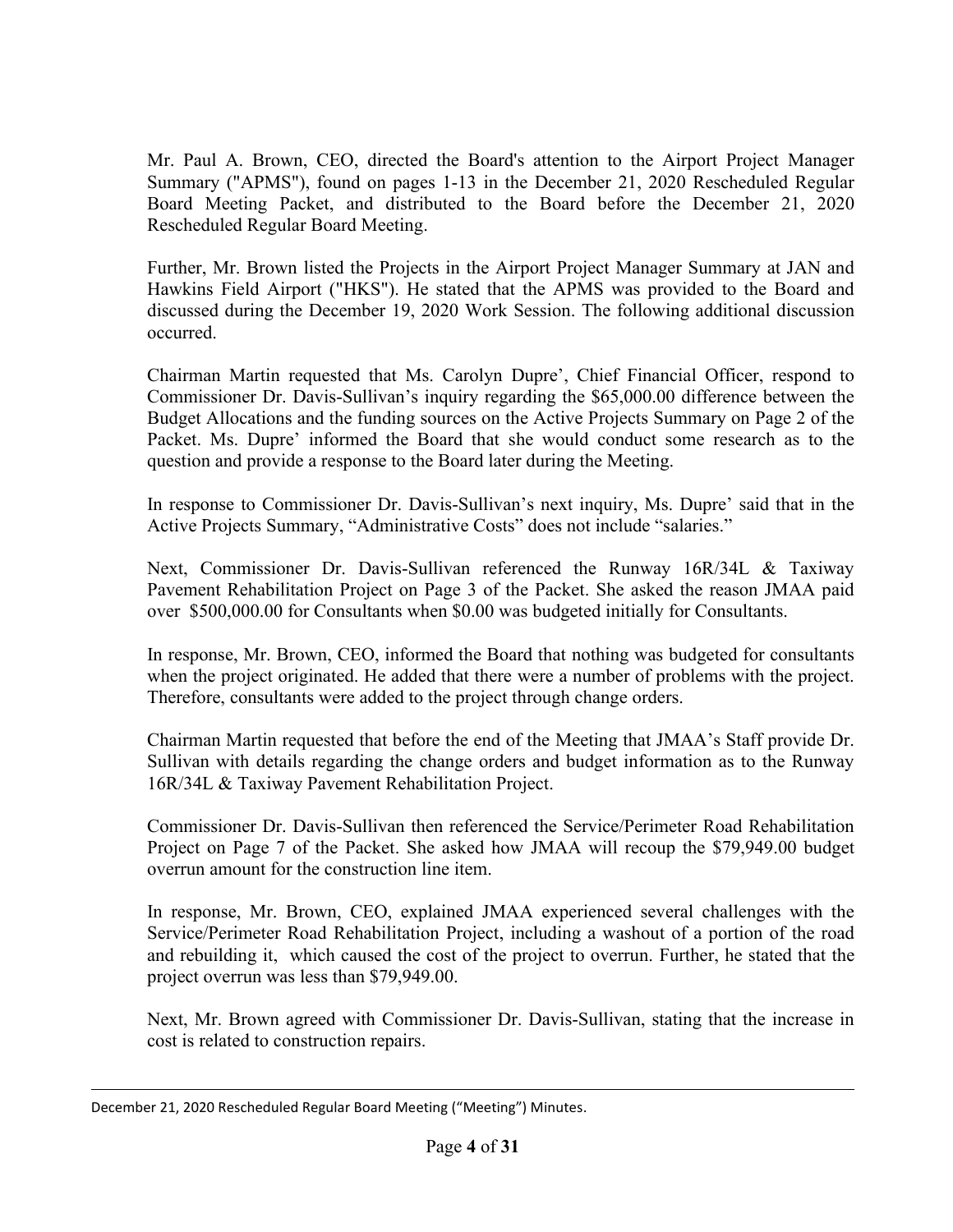Commissioner Pastor Henley then asked if the funds utilized by JMAA to pay for the additional \$88,000.00 paid for construction regarding the Service/Perimeter Road Rehabilitation Project needs to be authorized by the Board.

Mr. Brown said he believed the Board approved the additional amounts in the change orders. Therefore, he will pull the Board's actions regarding change orders regarding the Service/Perimeter Road Rehabilitation Project.

# **2***.* **Airport Activity Statistics Report, Period Ending November 30, 2020 ………………………………………………………………………......Page 14**

Mr. Brown directed the Board's attention to the Airport Activity Statistics Report ("AASR"), found on pages 14-32 in the December 21, 2020 Rescheduled Regular Board Meeting Packet, and distributed to the Board before the December 21, 2020 Rescheduled Regular Board Meeting. Mr. Brown announced that the passenger statistics report relates to passengers and operations at both JAN and HKS. He informed the Board that the local operation for JAN finished on a positive note for November 2020.

In response to Chairman Martin's request, Mr. Brown provided some details regarding the Airport Activity Statistics Report. He explained the categories, changes in each of the categories, and defined some of the unfamiliar terms for the Commissioners' benefit.

The Board held no additional discussion.

# *3. Disadvantaged Business Enterprise Report*

Mr. Brown gave the following statistics as to contracts with Minority/Women/Disadvantaged Business Enterprises ("M/W/DBEs") and City of Jackson based businesses during November 2020:

- Direct and Indirect Payments to M/W/DBEs Firms: \$514,594.02 or 27% of the Total Amount of Eligible Payments; and
- Payments to City of Jackson, MS-based firms: \$1,842,639.18 or 95% of the Total Amount of Eligible Payments.

Next, Mr. Brown informed the Board that the document providing the Disadvantaged Business Enterprise Report would be added to the Packet as Page 74 and given to the Commissioners.

# *4. CEO Reports on Other Matters*

# *A. Covid-19 Pandemic Funding Bill*

First, Mr. Brown confirmed that a Covid-19 Relief funding bill passed in the U.S. Senate and U.S. House of Representatives. He informed the Board that the legislation includes nine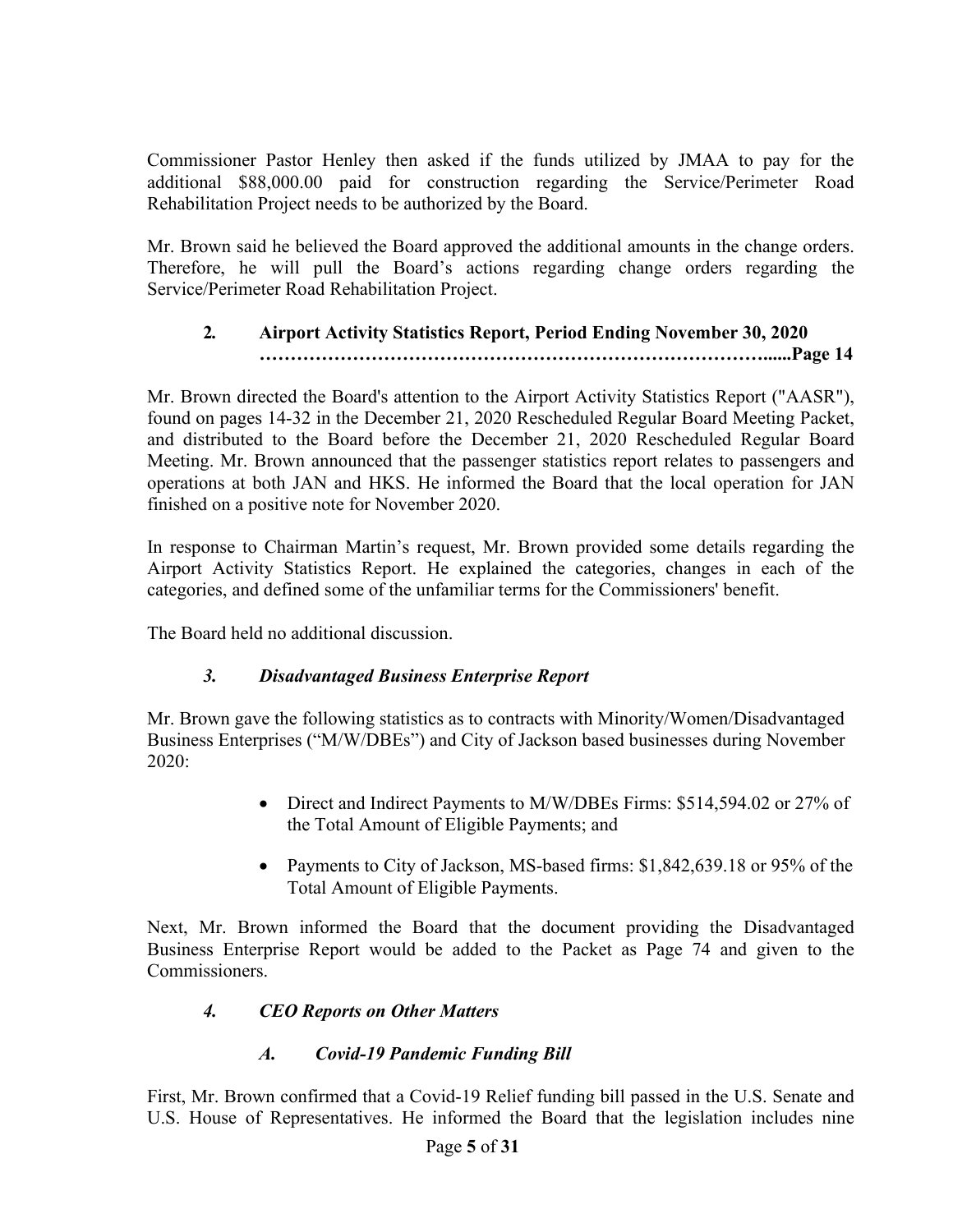hundred billion dollars (\$900,000,000,000.00) in funds, and Airports will receive two billion dollars (\$2,000,000,000.00) funding. Mr. Brown distributed supporting documents to the Commissioners providing information concerning the relief bill. Next, Mr. Brown explained that the previous Covid-19 relief bill provided ten billion dollars (\$10,000,000,000.00) for aviation out of the two trillion, three hundred billion dollars (\$2,300,000,000,000.00) of total funds in the bill. He informed the Board that JMAA would possibly receive funds from this bill based on the same formula used for allocating the initial relief bill funds. The funds were distributed based on each airport's enplanement level and debt load. Mr. Brown stated that JMAA should be okay based on the level of enplanements. However, as to the debt factor, many airports carry more debt than JMAA.

# **B. Tyler Technologies and eXpert Professional Solutions**

Next, Mr. Brown stated that the work being provided by eXpert Professional Solutions, as to assisting Tyler Technologies, has been completed without any additional change orders.

## **C. Employee Acknowledgements**

Mr. Brown announced that Ms. Machelle Kyles, JMAA Community Outreach Coordinator, is JMAA's Employee of the Month for November 2020. He requested that Ms. Kyles approach the podium to be recognized. Mr. Brown said that Ms. Kyles is recognized for her tireless efforts to bring JMAA close to the community. She scheduled numerous events in conjunction with the holiday season while working literally around the clock. He added that JMAA is excited to have Ms. Kyles on the JMAA team, as she represents JMAA very well. Further, she is responsible for JMAA having a good reputation in the community.

Next, Mr. Brown presented Ms. Kyles with an Employee of the Month Certificate from JMAA. The Board of Commissioners and others in attendance applauded and congratulated Ms. Kyles. Afterward, the JMAA Commissioners and Mr. Brown took a photograph with Ms. Kyles.

## **D. JET-A Program Monument**

Mr. Brown provided an overview of the JET-A program held during the Summer of 2020. Then he unveiled the JET-A Inaugural Program Monument. Vice-Chairman Harris commissioned the Monument during her tenure as Chairman. He said that the Monument would be displayed at JAN until it is moved to be displayed at Hawkins Field Airport, where the inaugural classes were held, or wherever the Board desires to locate it.

Next, Mr. Brown read the inscriptions on the Monument. Following, the Board, Mr. Brown, and Jackson State University's President, Mr. Thomas Hudson, took a photograph around the Monument. Jackson State University partnered with JMAA in sponsoring the JET-A program.

Chairman Martin then announced that Financial Matters are being moved to a later place on the Agenda.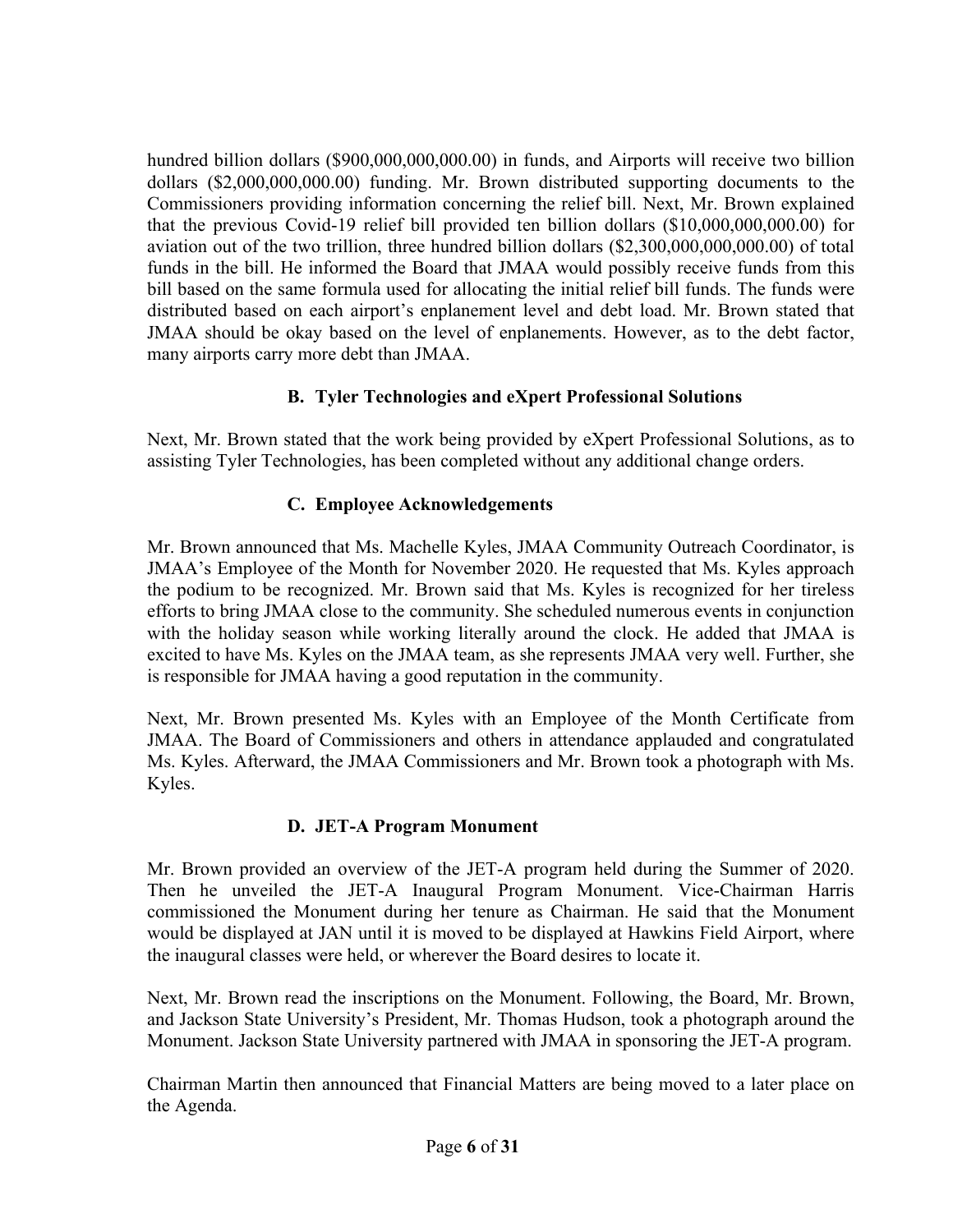#### **C. Attorney**

Attorney Walker then wished everyone a Blessed Christmas and New Year. He announced there is at least one (1) matter that he believes the Board should consider during an Executive Session. Therefore, he recommended that the Board enter into Closed Session to discuss the matter at an appropriate time.

## **VII. ACTION ITEMS**

#### **A. Financial Matters**

Financial Matters moved to a later point on the Agenda.

#### **B. Construction Projects**

None.

#### **C. Procurements**

*1. Fire Alarm System Improvements, JMAA: Authorization to: (i) Award a Professional Services Agreement for Services in Connection with the Fire Alarm System Improvements at JAN to Johnson Controls Fire Protection, in An Amount Not-to-Exceed \$95,000.00; and (ii) Negotiate and Execute a Professional Services Agreement upon Legal Review………………..Page 43*

In response to Commissioner LTC(R) Wright's question, Mr. Brown, CEO, and Commissioner Pastor Henley confirmed that this is the project regarding which no other entities could satisfy the requirements other than Johnson Controls Fire Protection. Mr. Brown stated that Staff contacted local and international fire alarm system installers and maintenance organizations attempting to identify entities that could repair the Johnson Controls' fire alarm system, but JMAA Staff was unsuccessful. JMAA Staff learned that all fire alarm companies would only service systems manufactured by them.

The Board further discussed the matter. After the discussion, the Commissioners agreed that unless JMAA wanted to spend a large sum of money to purchase a new fire alarm system, JMAA had to enter an agreement with Johnson Controls.

Chairman Martin stated that in the future, JMAA is going to make efforts to ensure that in the future, JMAA will not be in the same predicament regarding Johnson Controls.

## **RESOLUTION CY-2020-211**

## **RESOLUTION AUTHORIZING JMAA'S STAFF TO: (I) AWARD A PROFESSIONAL SERVICES AGREEMENT FOR SERVICES IN CONNECTION WITH FIRE ALARMS SYSTEM IMPROVEMENTS AT JACKSON-MEDGAR**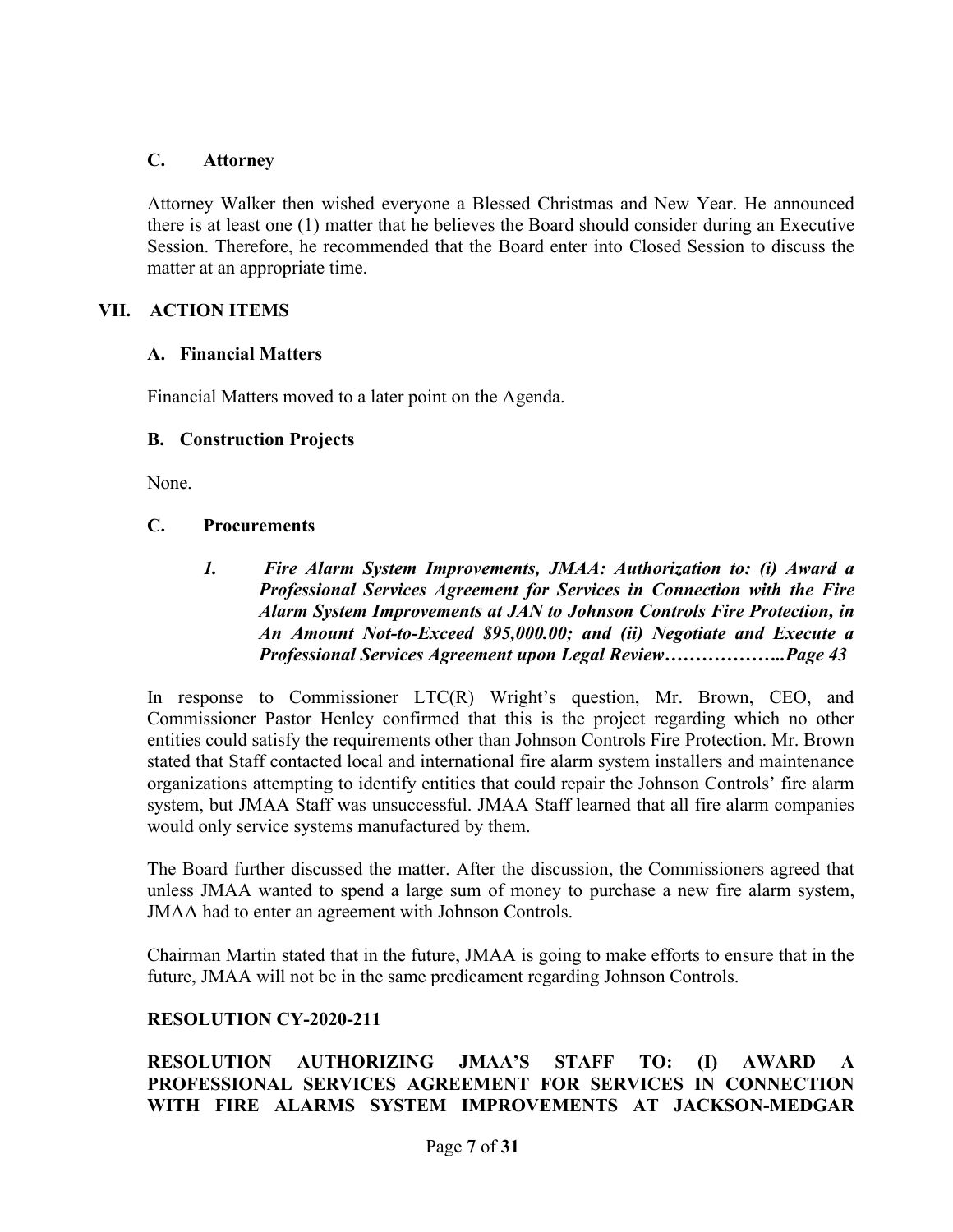## **WILEY EVERS INTERNATIONAL AIRPORT ("JAN") TO JOHNSON CONTROLS FIRE PROTECTION, IN AN AMOUNT NOT-TO-EXCEED \$95,000.00; AND (II) NEGOTIATE AND EXECUTE A PROFESSIONAL SERVICES AGREEMENT UPON LEGAL REVIEW**

Upon motion by Commissioner Dr. Davis-Sullivan, seconded by Commissioner Pastor Henley, the following RESOLUTION was made and approved by a majority vote 4-0-1.

**WHEREAS**, the Board has considered the request of Jackson Municipal Airport Authority's ("JMAA") Staff for authority to: (i) award a Professional Services Agreement for services in connection with Fire Alarm System Improvements at Jackson-Medgar Wiley Evers International Airport ("JAN") to Johnson Controls Fire Protection ("Johnson Controls"), in an amount not-to-exceed \$95,000.00; and (ii) negotiate and execute a Professional Services Agreement with Johnson Controls upon legal review; and

**WHEREAS**, the Board finds that such requests, which are explained in Memorandum No. DPSO 2021-01, dated December 21, 2020, found on pages 43-46 of the Meeting Packet, ought to be granted.

**IT IS, THEREFORE, RESOLVED** that JMAA's Staff is authorized to: (i) award a Professional Services Agreement for services in connection with Fire Alarm System Improvements at Jackson-Medgar Wiley Evers International Airport ("JAN") to Johnson Controls Fire Protection ("Johnson Controls"), in an amount not-to-exceed \$95,000.00; and (ii) negotiate and execute a Professional Services Agreement with Johnson Controls upon legal review; and

**IT IS, THEREFORE, FURTHER RESOLVED** that such requests are fully explained in Memorandum No. DPSO 2021-01, dated December 21, 2020, found on pages 43-46 of the Meeting Packet.

Yeas: Henley, Davis-Sullivan, Martin, Wright Nays: None Abstentions: Harris

December 21, 2020

## **D. Service Agreements**

*1. Professional Services Agreement with Johnson Controls Fire Protection, JMAA: (i) Authorization to Execute a Professional Services Agreement for Inspection and Testing Support Services of the Fire Alarm, Wet Sprinkler System, Fire Extinguishers, Emergency Exit Lighting, and Backflow Preventers for the FAA Airport District Office (ADO) Building; (ii) Approve a Total Fee Amount Not-to-Exceed \$2,047.00 for Services; and (iii) Approve a One-Year Agreement Term (Johnson Controls)….....…………..…..Page 47*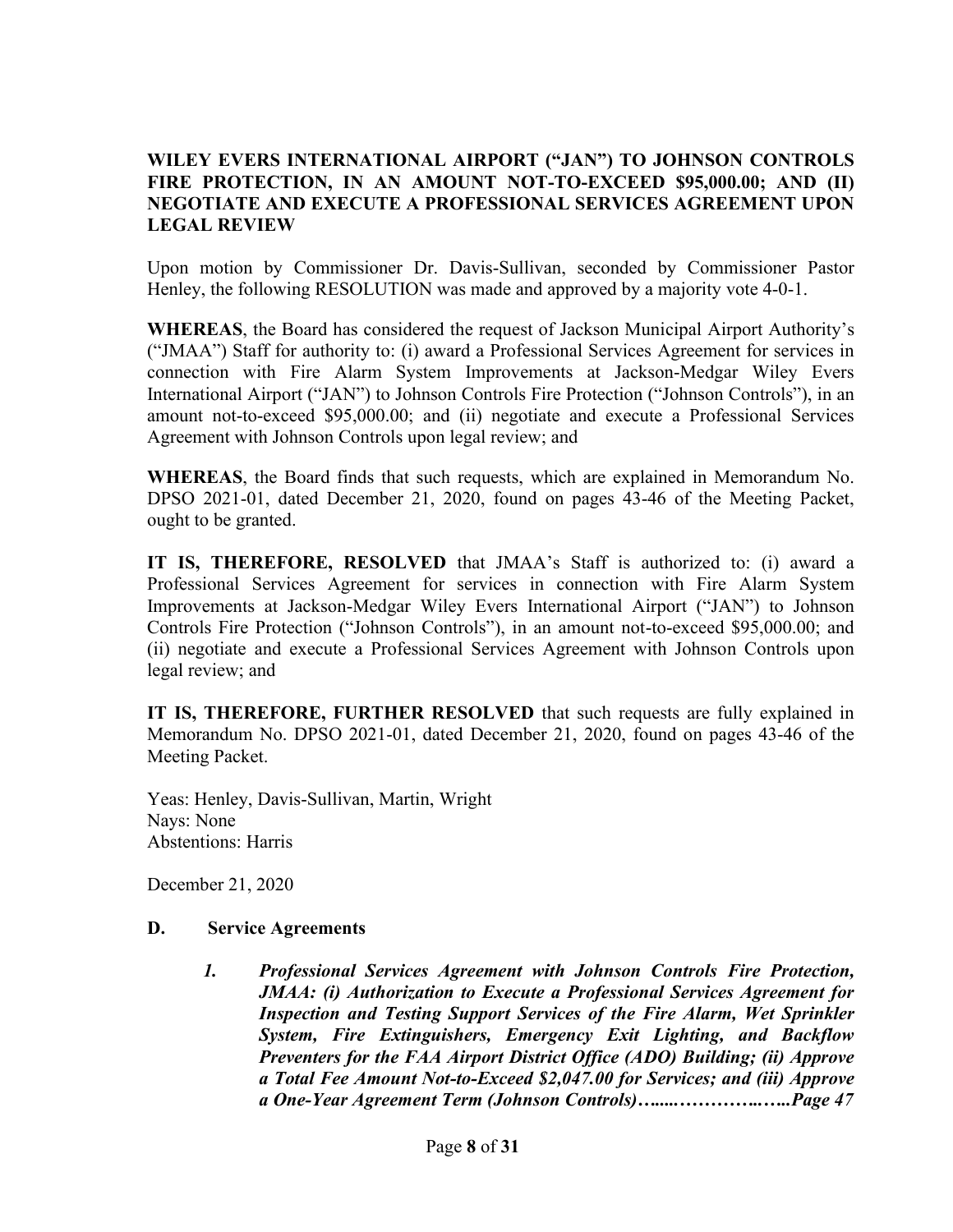#### **RESOLUTION CY-2020-212**

**RESOLUTION AUTHORIZING JMAA'S STAFF TO: (I) EXECUTE A PROFESSIONAL SERVICES AGREEMENT WITH JOHNSON CONTROLS FIRE PROTECTION ("JCI-FP") FOR INSPECTION AND TESTING SUPPORT SERVICES FOR THE FEDERAL AVIATION ADMINISTRATION AIRPORT DISTRICT OFFICE BUILDING; (II) APPROVAL OF TOTAL FEE AMOUNT NOT-TO-EXCEED \$2,047.00; AND (III) APPROVAL OF THE ONE (1)-YEAR AGREEMENT TERM**

Upon motion by Commissioner Pastor Henley, seconded by Commissioner LTC(R) Wright, the following RESOLUTION was made and approved by a majority vote 4-0-1.

**WHEREAS**, the Board has considered the request of Jackson Municipal Airport Authority's ("JMAA") Staff for: (i) authority to execute a Professional Services Agreement with Johnson Controls Fire Protection ('JCI-FP') for inspection and testing support services of the Fire Alarm, Wet Sprinkler System, Fire Extinguishers, Emergency Exit Lighting, and Backflow Preventer(s) for the Federal Aviation Administration ("FAA") Airport District Office ("ADO") Building; (ii) approval of a total fee amount not-to-exceed \$2,047.00 for the services; and (iii) approval of a term of one (1)-year for the agreement; and

**WHEREAS**, the Board finds that such requests, which are explained in Memorandum No. DPSO 2021-03, dated December 21, 2020, found on pages 47-48 of the Meeting Packet, ought to be granted.

**IT IS, THEREFORE, RESOLVED** that: (i) JMAA's Staff is authorized to execute a Professional Services Agreement with Johnson Controls Fire Protection ("JCI-FP") for inspection and testing support services of the Fire Alarm, Wet Sprinkler System, Fire Extinguishers, Emergency Exit Lighting, and Backflow Preventer(s) for the Federal Aviation Administration ("FAA") Airport District Office ("ADO") Building; (ii) the total fee amount not-to-exceed \$2,047.00 for the services is approved; and (iii) the one (1)-year term for the agreement is approved; and

**IT IS, THEREFORE, FURTHER RESOLVED** that such requests are fully explained in Memorandum No. DPSO 2021-03, dated December 21, 2020, found on pages 47-48 of the Meeting Packet.

Yeas: Henley, Davis-Sullivan, Martin, Wright Nays: None Abstentions: Harris

December 21, 2020

Page **9** of **31** *2. American Disabilities Act Compliance for Transportation Services, JMAA: Authorization to: (i) Negotiate and Execute, Upon Legal Review, a Professional Services Agreement to Provide Disabled Passengers*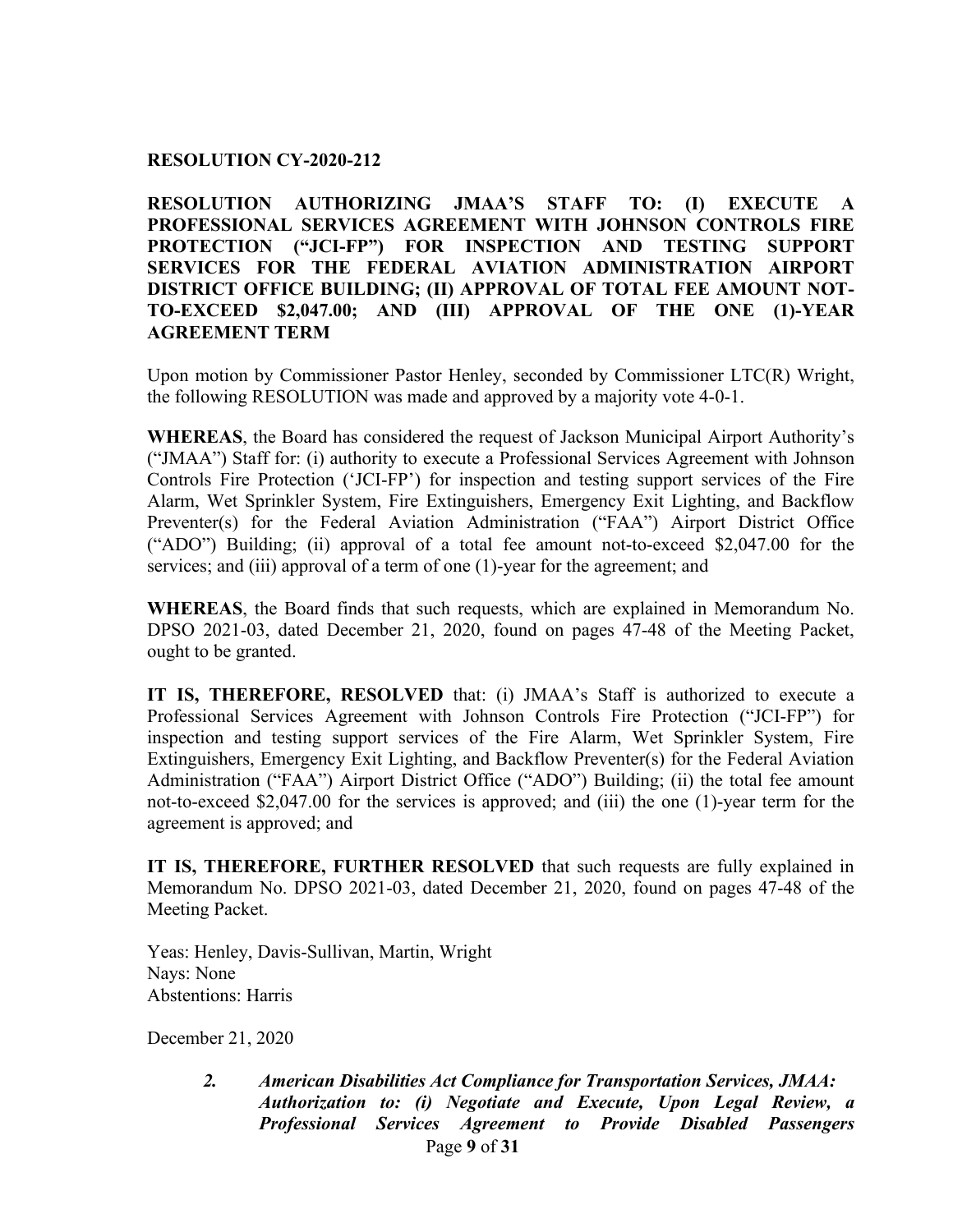*Transportation to and from JAN and HKS; and (ii) Authorization to Waive the Required JAN Ground Transportation Regulation Annual Permit and Vehicle License Fees for this Agreement (Tim's Transportation, LLC)…………………………………………………………………….Page 49*

In response to Commissioner Dr. Davis-Sullivan's question about whether Tim's will provide documentation guaranteeing to JMAA that its vehicles are American with Disabilities Act ("ADA") compliant, Mr. Brown informed the Board that Tim's would provide that documentation. Further, Tim's drivers would be badged by JMAA at Tim's cost.

Next, Commissioner Pastor Henley commented that Tim's is a limited liability company. Therefore, Board Memo No. DPSO 2021-04 should read that it is "formed" instead of "incorporated."

In response to Commissioner LTC(R) Wright's inquiry, Mr. Brown said the agreement with Tim's would address JMAA's need to provide 24-hour ADA compliant transportation services. Mr. Brown provided details regarding how JMAA will inform passengers of the 24 hour transportation services. Additionally, the agreement with Tim's resolves a previous complaint made against JMAA regarding the lack of twenty-four (24) hour ADA transportation.

Vice-Chairman Harris asked if the services would accommodate electric powered wheelchairs. Mr. Brown confirmed that the services did accommodate electric powered wheelchairs. Next, Vice-Chairman Harris requested JMAA's Staff to ensure the agreement requires that the Services are provided for all JMAA flights, and there are vehicles that can accommodate the weight of electric wheelchairs.

#### **RESOLUTION CY-2020-213**

**RESOLUTION AUTHORIZING JMAA'S STAFF TO: (I) EXECUTE A PROFESSIONAL SERVICES AGREEMENT WITH TIM'S TRANSPORTATION, LLC, FOR A TERM OF ONE (1) YEAR, TO PROVIDE DISABLED PASSENGERS TRANSPORTATION TO AND FROM JACKSON-MEDGAR WILEY EVERS INTERNATIONAL AIRPORT ("JAN") AND HAWKINS FIELD AIRPORT ("HKS"); AND (II) AUTHORIZATION TO WAIVE TIM'S COMPLIANCE WITH THE JMAA GROUND TRANSPORTATION REGULATION AS TO ANNUAL PERMIT AND VEHICLE LICENSE FEES DURING THE TERM OF THE AGREEMENT**

Upon motion by Vice-Chairman Harris, seconded by Commissioner Pastor Henley, the following RESOLUTION was made and approved by a unanimous vote.

Page **10** of **31 WHEREAS**, the Board has considered the request of Jackson Municipal Airport Authority's ("JMAA") Staff for: (i) authorization to execute a Professional Services Agreement ("Agreement") with Tim's Transportation, LLC ("Tim's"), for a term of one (1) year, to provide disabled passengers transportation to and from Jackson-Medgar Wiley Evers International Airport ("JAN") and Hawkins Field Airport ("HKS"), after JMAA's Legal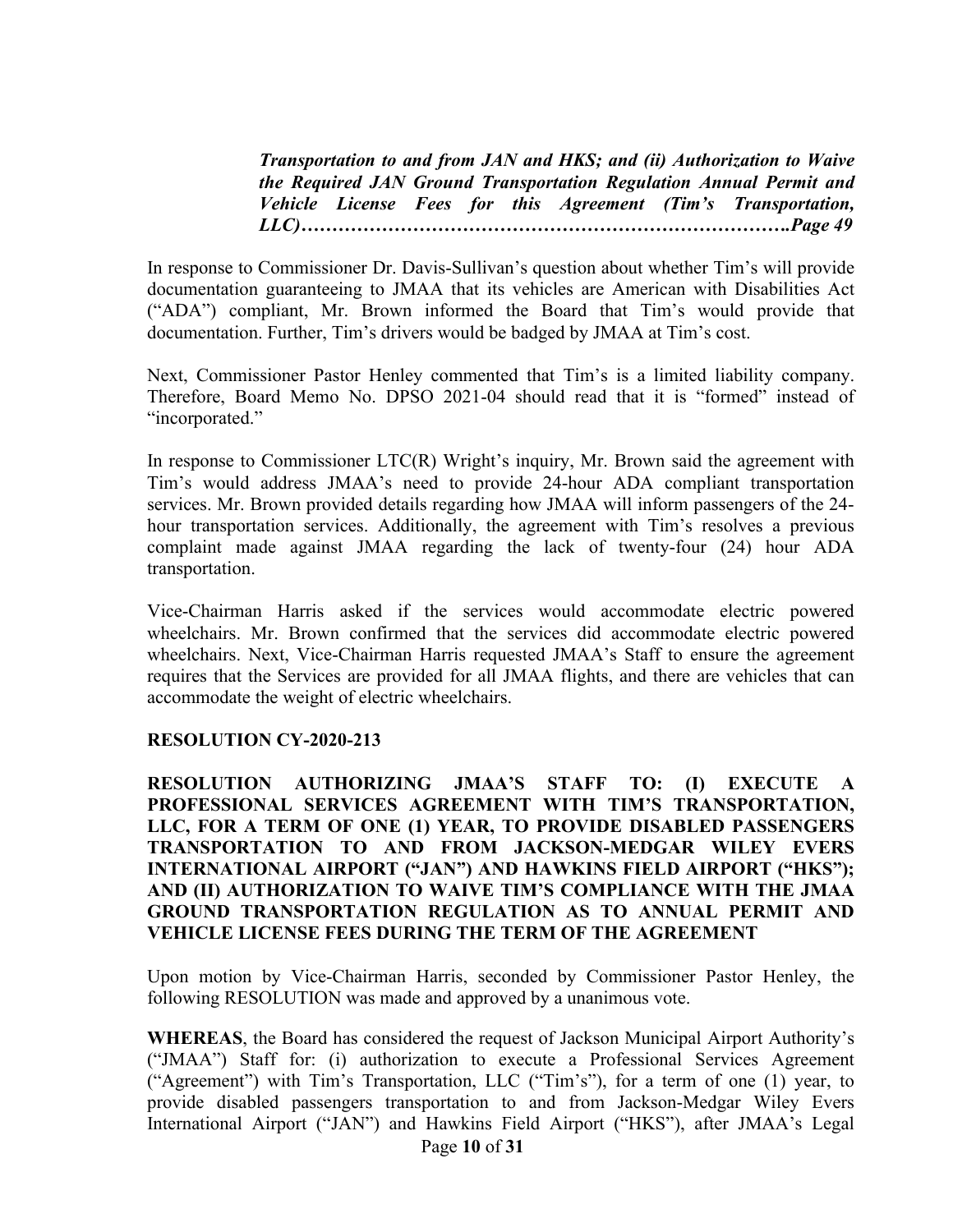Counsel successfully negotiates and drafts the Agreement; and (ii) authorization to waive Tim's compliance with the JMAA Ground Transportation Regulation ("GTR") as to paying an annual permit and vehicle license fees during the term of the Agreement; and

**WHEREAS**, Tim's is a Mississippi limited liability company, and its principal address is in Flowood, Mississippi; and

**WHEREAS**, the Board finds that such requests, which are explained in Memorandum No. DPSO 2021-04, dated December 21, 2020, as amended by deleting "incorporated" and inserting "formed," found on pages 49-50 of the Meeting Packet, ought to be granted.

**IT IS, THEREFORE, RESOLVED** that JMAA's Staff is authorized to: (i) execute a Professional Services Agreement ("Agreement") with Tim's Transportation, LLC ("Tim's"), for a term of one (1) year, to provide disabled passengers transportation to and from Jackson-Medgar Wiley Evers International Airport ("JAN") and Hawkins Field Airport ("HKS"), after JMAA's Legal Counsel successfully negotiates and drafts the Agreement; and (ii) waive Tim's compliance with the JMAA Ground Transportation Regulation ("GTR") as to paying an annual permit and vehicle license fees during the term of the Agreement; and

**IT IS, THEREFORE, FURTHER RESOLVED** that such requests are fully explained in Memorandum No. DPSO 2021-04, dated December 21, 2020, as amended to delete "incorporated" and insert "formed," found on pages 49-50 of the Meeting Packet.

Yeas: Henley, Davis-Sullivan, Martin, Wright Nays: None Abstentions: Harris

December 21, 2020

*3. Ad Hoc Fence Repair, JAN/HKS: (i) Authorization to Reject the One Proposal Received; (ii) Authorization to Re-Advertise a Request for Proposal ("RFP") for Professional Services; and (iii) Approve the Total Budget…………………………………………………………………..Page 51*

#### **RESOLUTION CY-2020-214**

#### **RESOLUTION: (I) AUTHORIZING JMAA'S STAFF TO REJECT THE ONE (1) PROPOSAL RECEIVED; (II) AUTHORIZING JMAA'S STAFF TO RE-ADVERTISE A REQUEST FOR PROPOSALS ("RFP") FOR PROFESSIONAL SERVICES; AND (III) APPROVING THE TOTAL BUDGET NOT-TO-EXCEED \$50,000.00**

Upon motion by Vice-Chairman Harris, seconded by Commissioner LTC(R) Wright, the following RESOLUTION was made and approved by a majority vote 4-1-0.

Page **11** of **31 WHEREAS**, the Board has considered the request of Jackson Municipal Airport Authority's ("JMAA") Staff for: (i) authorization to reject the one (1) proposal received; (ii) authorization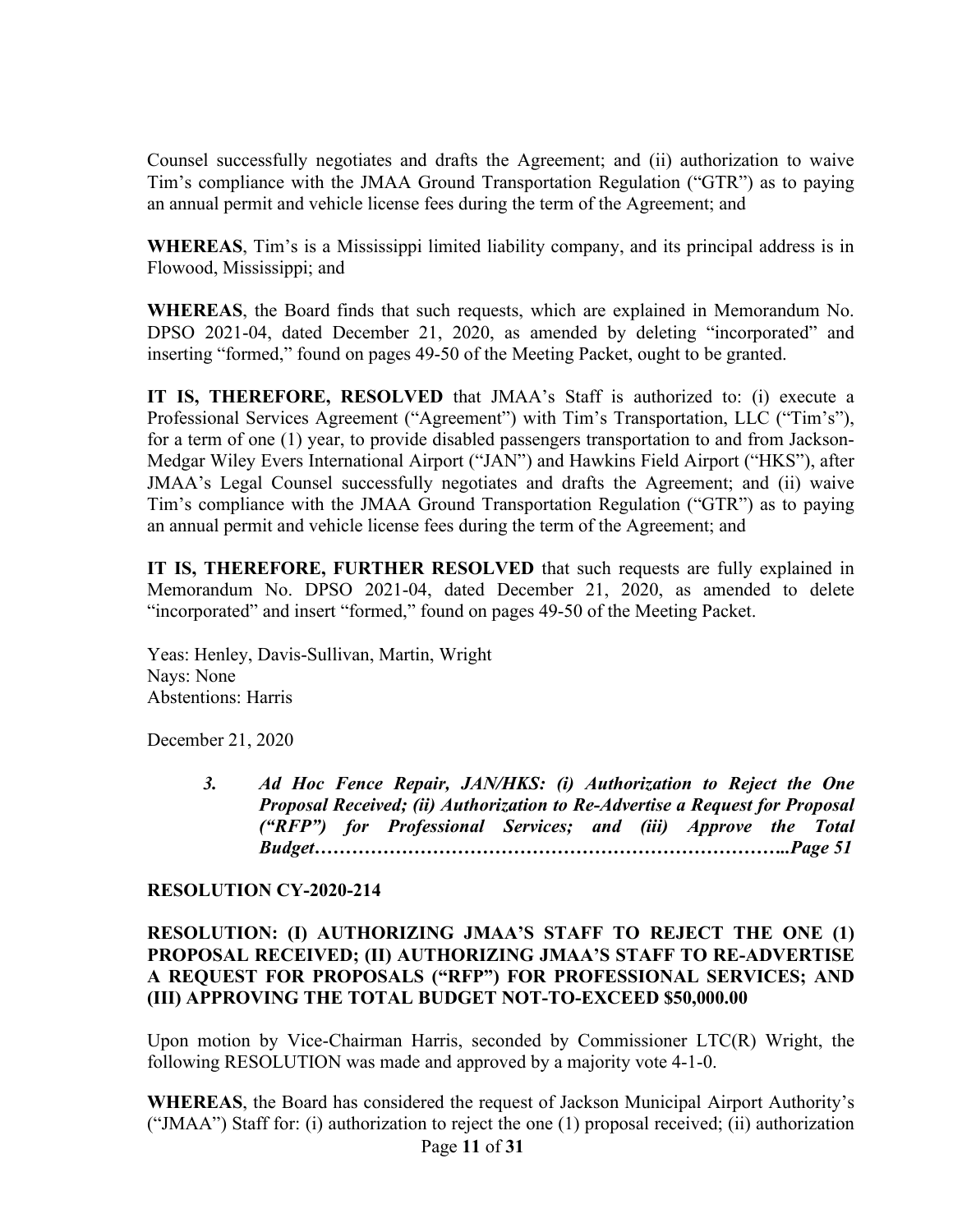to re-advertise a Request for Proposals ("RFP") for professional services; and (iii) approval of the total budget amount not-to-exceed \$50,000.00; and

**WHEREAS**, the Board finds that such requests, which are explained in Memorandum No. DPSO 2021-02, dated December 21, 2020, found on pages 51-53 of the Meeting Packet, ought to be granted.

**IT IS, THEREFORE, RESOLVED** that: (i) JMAA's Staff is authorized to reject the one (1) proposal received; (ii) JMAA's Staff is authorized to re-advertise a Request for Proposals ("RFP") for professional services; and (iii) the total budget amount not to exceed \$50,000.00 is approved; and

**IT IS, THEREFORE, FURTHER RESOLVED** that such requests are fully explained in Memorandum No. DPSO 2021-02, dated December 21, 2020, found on pages 51-53 of the Meeting Packet.

Yeas: Harris, Davis-Sullivan, Martin, Wright Nays: Henley Abstentions: None

December 21, 2020

*4. Solid Waste Management and Recycling Services, JMAA Staff is requesting: (i) the Board to Rescind Resolution CY-2020-179, adopted on September 28, 2020; (ii) Authorization to Execute, after JMAA's Legal Counsel Successfully Negotiates an Amendment to the Existing Standard Services Agreement with BFI Waste Services, LLC d/b/a Republic Services of Jackson; (iii) Approval of a Total Fee Amount; and (iv) Approval of an Amended Agreement Term of One Calendar Year…………………..……………………………………….……….. Page 54*

Commissioner Pastor Henley stated that BFI Waste Services is a limited liability company. Therefore, the Board Memo No. AFM 2021-01 shall be amended by deleting "incorporated" and inserting "formed."

Mr. Brown informed the Board that there is no DBE Percentage requirement as to this project. Thus, Staff would revise the language currently stated in the DBE section to state, "There are no DBE requirements for the procurement of services with the use of JMAA funds; however, JMAA utilizes competitive processes with credit to minority participation."

## **RESOLUTION CY-2020-215**

Page **12** of **31 RESOLUTION: (I) RESCINDING RESOLUTION CY-2020-179 BY JMAA'S BOARD OF COMMISSIONERS; (II) AUTHORIZING JMAA'S STAFF TO EXECUTE THE FIRST AMENDMENT TO THE EXISTING STANDARD SERVICES AGREEMENT WITH BFI WASTE SERVICES, LLC D/B/A REPUBLIC SERVICES OF JACKSON,**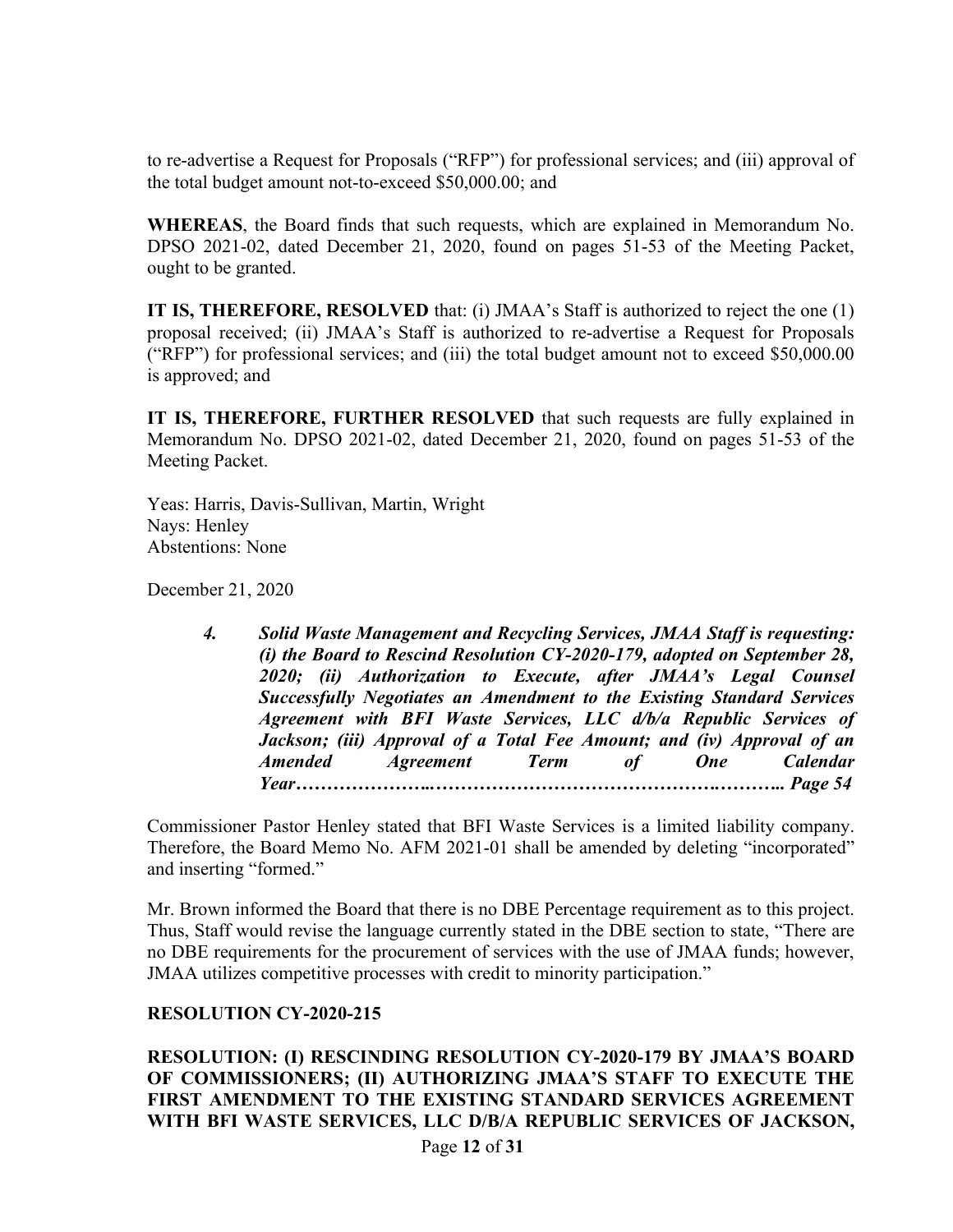## **AFTER JMAA'S LEGAL COUNSEL SUCCESSFULLY DRAFTS AND NEGOTIATES THE FIRST AMENDMENT; (III) APPROVING OF A TOTAL FEE AMOUNT NOT-TO- EXCEED \$47,823.36; AND (IV) APPROVING THE ONE (1) YEAR CALENDAR TERM OF THE FIRST AMENDMENT**

Upon motion by Vice-Chairman Harris, seconded by Commissioner Pastor Henley, the following RESOLUTION was made and approved by a unanimous vote.

**WHEREAS**, the Board has considered the request of Jackson Municipal Airport Authority's ("JMAA") Staff: (i) that JMAA's Board of Commissioners rescind Resolution CY-2020-179 adopted on September 28, 2020; (ii) for authorization to execute a First Amendment ("First Amendment") to the existing Standard Services Agreement ("Agreement") with BFI Waste Services, LLC d/b/a Republic Services of Jackson ("BFI"), ("Amended Agreement"), after JMAA's Legal Counsel successfully negotiates and drafts the First Amendment; (iii) for approval of a total fee amount not-to-exceed \$47,823.36; and (iv) for approval of a one (1) calendar year term for the First Amendment beginning on February 1, 2021; and

**WHEREAS**, BFI is a Delaware formed limited liability company and is registered to do business in Mississippi, with its principal address in Phoenix, Arizona; and

**WHEREAS**, the Board finds that such requests, which are explained in Memorandum No. AFM 2021-01, dated December 21, 2020, as amended by deleting "incorporated" and inserting "formed," and to delete the DBE percentage requirements, found on pages 54-56 of the Meeting Packet, ought to be granted.

**IT IS, THEREFORE, RESOLVED** that: (i) JMAA's Staff is authorized to rescind Resolution CY-2020-179 adopted on September 28, 2020; (ii) JMAA's Staff is authorized to execute a First Amendment ("First Amendment") to the existing Standard Services Agreement ("Agreement") with BFI Waste Services, LLC d/b/a Republic Services of Jackson ("BFI"), ("Amended Agreement"), after JMAA's Legal Counsel successfully negotiates and drafts the First Amendment; (iii) the total fee amount not-to-exceed \$47,823.36 is approved; and (iv) the one (1) calendar year term of the First Amendment beginning on February 1, 2021, is approved; and

**IT IS, THEREFORE, FURTHER RESOLVED** that such requests are fully explained in Memorandum No. AFM 2021-01, dated December 21, 2020, as amended to delete "incorporated" and insert "formed," and delete the DBE percentage requirements, found on pages 54-56 of the Meeting Packet.

Yeas: Harris, Henley, Davis-Sullivan, Martin, Wright Nays: None Abstentions: None

December 21, 2020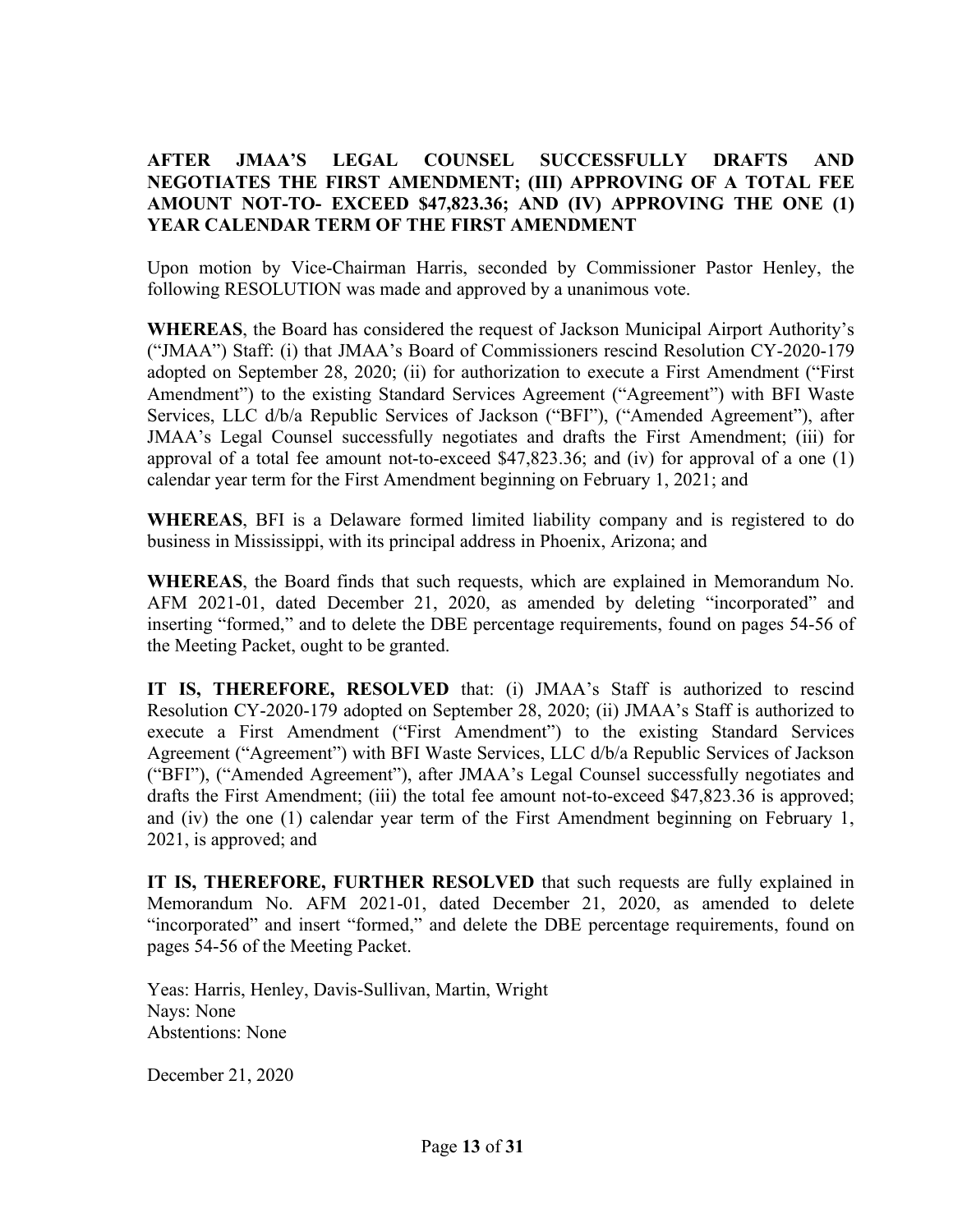*5. eXpert Professional Solutions, LLC ("EPS") Contract Amendment, JMAA: Authorization to Amend JMAA's Professional Services Agreement with EPS to Provide for EPS to Act As A Project Manager to Design, Install, and Commission and Enterprise Grade Multiband Multicarrier Cellular Distributed Antenna Solution and the Optimization of JMAA's Existing Wi-Fi Network; (ii) Approval of the total Amendment Amount Not-to-Exceed \$75,000; and (iii) Approval of a One-Year Term of the Amendment…...……………………………………...…………………Page 57*

Commissioner Pastor Henley asked the reason Staff seeks to bid for some projects; however, no bids were sought for this current project. He added that Staff's actions regarding this project are inconsistent with the discussion during the December 2020 Work Session about bids being sought for projects. Accordingly, he does not see a difference.

Commissioner Henley, Chairman Martin, Vice-Chairman Harris, and Mr. Akil Webster, President, eXpert Professional Solutions ("EPS"), further discussed the bidding process as to this project.

Commissioner Dr. Davis-Sullivan asked the reason the services included in the Amendment were not included in the initial Scope of Work. In response, Mr. Brown explained that the original project with eXpert Professional Solutions was a larger project and did not include the Services included in the proposed Amendment.

Next, Commissioner Dr. Davis-Sullivan asked what happens if the project cannot be completed for seventy-five thousand dollars (\$75,000.00). In response, Mr. Brown informed the Board that EPS is a project manager, and the proposed Amendment amount of seventyfive thousand (\$75,000.00) is payment for those services. He added that if the fees for the proposed services exceed seventy-five thousand dollars (\$75,000.00), Staff would have to obtain authority from the Board to pay any additional.

The Board further discussed the proposed Amendment and the role of EPS as to the Wi-Fi Network Project. Mr. Brown confirmed that the proposed fees are solely for the services of EPS.

#### **RESOLUTION CY-2020-216**

#### **RESOLUTION: (I) AUTHORIZING JMAA'S STAFF TO AMEND THE PROFESSIONAL SERVICES AGREEMENT WITH eXpert PROFESSIONAL SOLUTIONS, LLC; (II) APPROVING THE TOTAL AMENDMENT AMOUNT NOT-TO-EXCEED \$75,000.00; AND (III) APPROVING THE ONE-YEAR TERM OF THE AMENDED AGREEMENT**

Upon motion by Vice-Chairman Harris, seconded by Commissioner LTC(R) Wright, the following RESOLUTION was made and approved by a majority vote 4-0-1.

Page **14** of **31 WHEREAS**, the Board has considered the request of Jackson Municipal Airport Authority's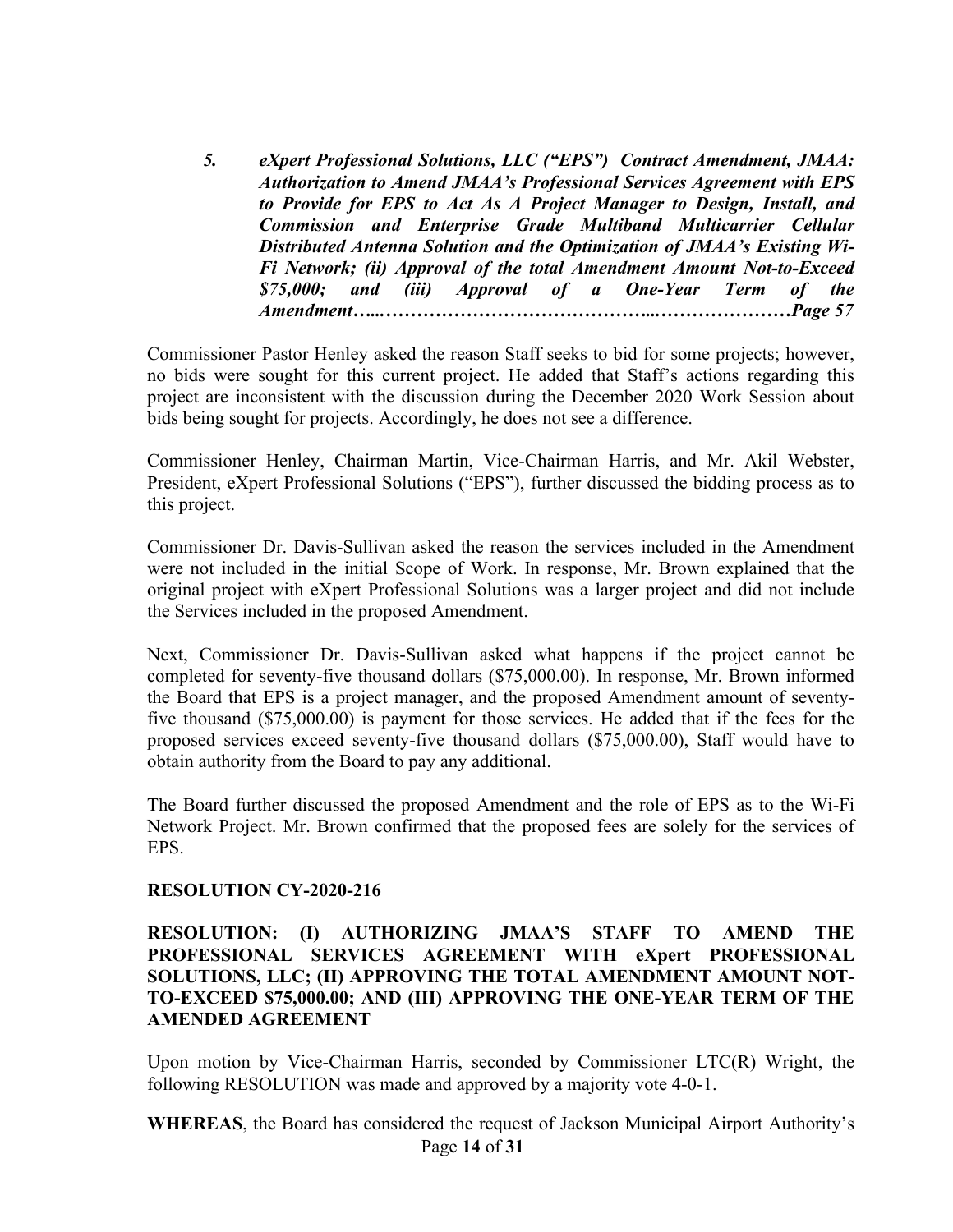("JMAA") Staff for: (i) authority to amend the Professional Services Agreement with eXpert Professional Solutions, LLC ("EPS"), to provide for EPS to be the project manager for the design, installation, and commission of an enterprise-grade multiband, multicarrier cellular distributed antenna solution, and the optimization of the existing Wi-Fi network; (ii) approval of the total amendment amount not-to-exceed \$75,000.00; and (iii) approval of the one-year term for the Agreement; and

**WHEREAS**, eXpert Professional Solutions, LLC is a limited liability company registered to do business in Mississippi; and

**WHEREAS**, the Board finds that such requests, which are explained in Memorandum No. Finance 2021-01, dated December 21, 2020, found on pages 57-58 of the Meeting Packet, ought to be granted.

**IT IS, THEREFORE, RESOLVED** that: (i) JMAA's Staff is authorized to amend the Professional Services Agreement with eXpert Professional Solutions, LLC ("EPS"), to provide for EPS to be the project manager for the design, installation, and commission of an enterprise-grade multiband, multicarrier cellular distributed antenna solution, and the optimization of the existing Wi-Fi network; (ii) the total amendment amount not-to-exceed \$75,000.00 is approved; and (iii) the one-year term of the Amended Agreement is approved; and

**IT IS, THEREFORE, FURTHER RESOLVED** that such requests are fully explained in Memorandum No. Finance 2021-01, dated December 21, 2020, found on pages 57-58 of the Meeting Packet.

Yeas: Harris, Davis-Sullivan, Martin, Wright Nays: None Abstentions: Henley

December 21, 2020

## **E. Grants**

None.

## **F. Other Matters**

*1. Southwest Airlines Co. Lease Agreement, JMAA: Authorization to Negotiate and Execute a Lease Agreement (also known as Airport Use Permit and Lease Agreement) with (Southwest Airlines Co.)………………….….Page 59*

Chairman Martin directed the Staff to attach to Memorandum No. Properties 2021-04, a note thanking JMAA's Staff Members for staying consistent through the hardship. Chairman Martin personally thanked JMAA's Staff Members and Airways Consulting for all the work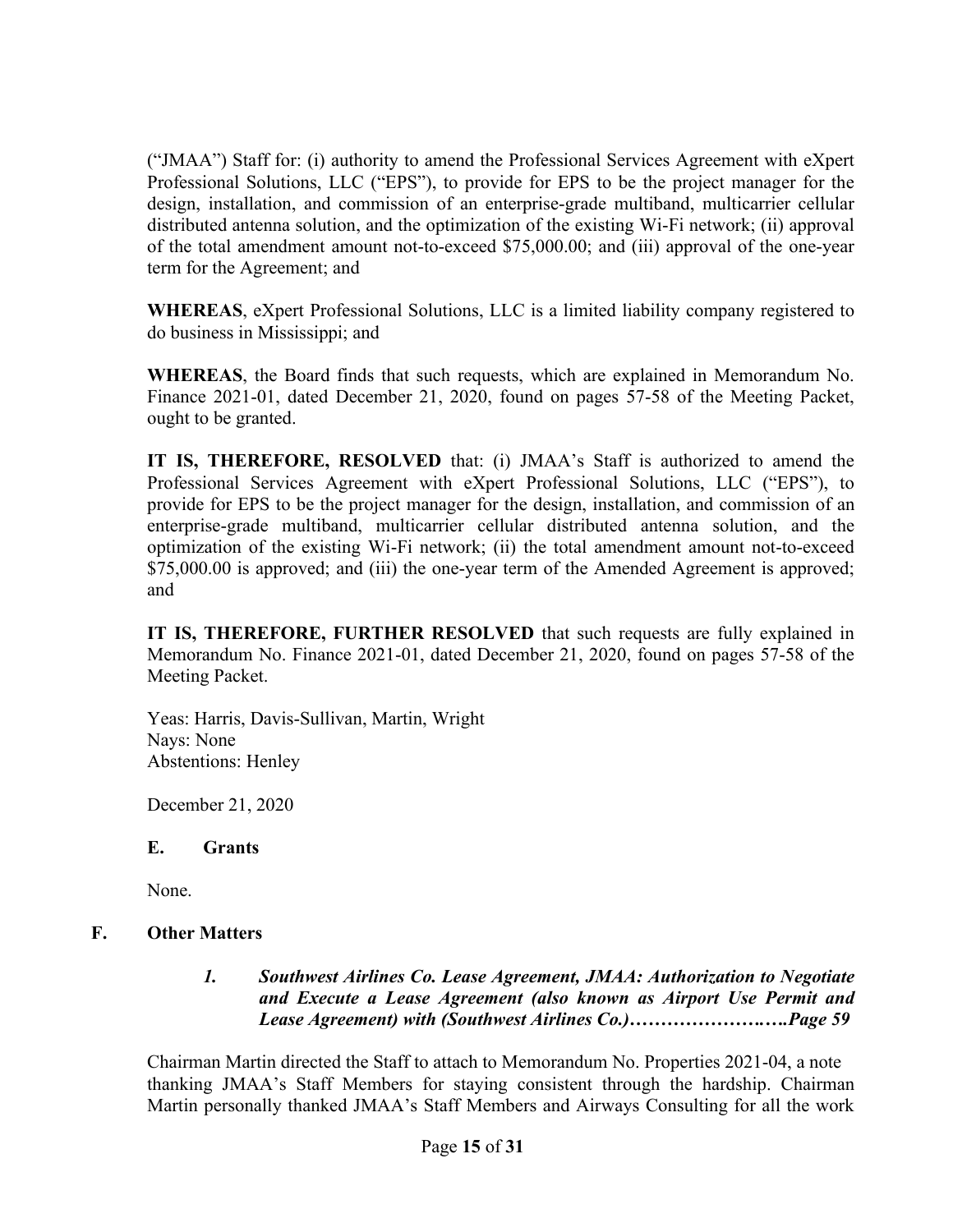contributing to Southwest Airlines' return to Jackson, Mississippi.

## **RESOLUTION CY-2020-217**

## **RESOLUTION AUTHORIZING JMAA'S STAFF TO NEGOTIATE AND EXECUTE AN AIRPORT USE PERMIT AND LEASE AGREEMENT WITH SOUTHWEST AIRLINES CO., AFTER JMAA'S LEGAL COUNSEL SUCCESSFULLY NEGOTIATES AND DRAFTS THE AGREEMENT**

Upon motion by Vice-Chairman Harris, seconded by Commissioner Pastor Henley, the following RESOLUTION was made and approved by a unanimous vote.

**WHEREAS**, the Board has considered the request of Jackson Municipal Airport Authority's ("JMAA") Staff for authorization to negotiate and execute an Airport Use Permit and Lease Agreement ("Lease Agreement") with Southwest Airlines Co. ("Southwest Airlines") after JMAA's Legal Counsel successfully negotiates and drafts the Lease Agreement; and

**WHEREAS**, Southwest Airlines is a Texas corporation, registered in Mississippi, with its principal address in Dallas, Texas; and

**WHEREAS**, the Board finds that such request, which is explained in Memorandum No. Properties 2021-04, dated December 21, 2020, found on page 59 of the Meeting Packet, should be granted.

**IT IS, THEREFORE, RESOLVED** that JMAA's Staff is authorized to negotiate and execute an Airport Use Permit and Lease Agreement ("Lease Agreement") with Southwest Airlines Co. ("Southwest Airlines") after JMAA's Legal Counsel successfully negotiates and drafts the Lease Agreement; and

**IT IS, THEREFORE, FURTHER RESOLVED** that such request is fully explained in Memorandum No. Properties 2021-04, dated December 21, 2020, found at page 59 of the Meeting Packet.

Yeas: Harris, Henley, Davis-Sullivan, Martin, Wright Nays: None Abstentions: None

December 21, 2020

## *2. Vehicle Use Policy Revisions, JMAA: Authorization to Revise and Update the Current Vehicle Use Policy, Policy Number 1-300………………..Page 60*

Commissioner Pastor Henley stated that the opinion obtained from Dallas Anthony & Jeffords PLLC regarding the proper tax treatment of Staff vehicle use was identical to the information he provided to Staff previously.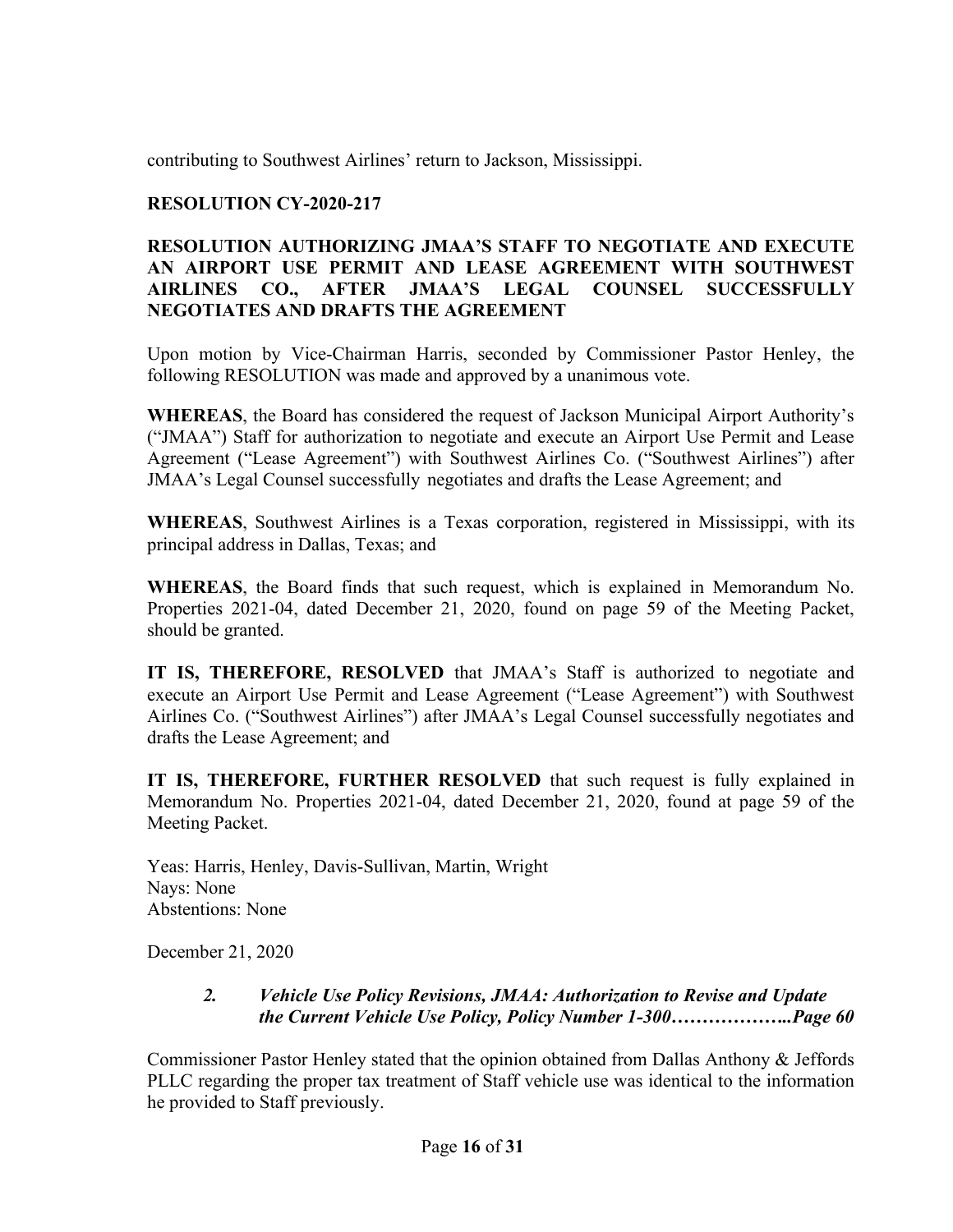Mr. Brown acknowledged that Commissioner Pastor Henley had provided that information. However, he believes JMAA needs an opinion from an independent source.

#### **RESOLUTION CY-2020-218**

## **ADOPTING THE REVISED AND UPDATED VEHICLE USE POLICY, POLICY NUMBER 1-300 FOR THE JACKSON MUNICIPAL AIRPORT AUTHORITY ("JMAA")**

Upon Motion by Vice-Chairman Harris, seconded by Chairman Martin, the following **RESOLUTION** was made and approved by a unanimous vote.

**WHEREAS**, Jackson Municipal Airport Authority's (JMAA) Staff is requesting authorization to revise and update the current Vehicle Use Policy, regarding the use of JMAA owned vehicles by JMAA's Staff Members, Policy Number 1-300; and

**WHEREAS,** Staff recommends updating and revising JMAA's current Vehicle Use Policy to include revised and additional requirements, which JMAA's employees must obey during usage of JMAA owned vehicles; and

**WHEREAS**, the Board finds that such request, which is explained in Memorandum No. Executive 2021-03, dated December 21, 2020, to which is attached the opinion letter by Dallas Anthony & Jeffords PLLC and Vehicle Use Policy, all of which appear on pages 60-68 of the Meeting Packet, ought to be granted.

**IT IS, THEREFORE, RESOLVED** that the Board: (i) approves the revised and updated Vehicle Use Policy, Policy Number 1-300, a copy of which is attached as Exhibit 1 to this Resolution; (ii) grants the request explained in Memorandum No. Executive 2021-03, dated December 21, 2020, to which is the attached opinion letter by Dallas Anthony & Jeffords PLLC and the revised and updated Vehicle Use Policy, all of which appear on pages 60-68 of the Meeting Packet; and the (iii) authorizes the use and implementation of said revised and updated Vehicle Use Policy, Policy Number 1-300, upon adoption of this Resolution.

Yeas: Harris, Henley, Davis-Sullivan, Martin, Wright Nays: None Abstentions: None

December 21, 2020

*3. Minimum Annual Guarantee Abatements, JMAA: (i) Authorization to Abate the Minimum Annual Guarantee Amounts; and (ii) Approval to Credit the Accounts of Enterprise Holdings, Inc., The Hertz Corporation, and Avis Budget Car Rental, LLC in the Total Collective Amount of \$254,390.28. …………………………………………………....………………….....Page 69*

Vice-Chairman Harris moved that the JMAA Board: (i) authorize JMAA's Staff to abate the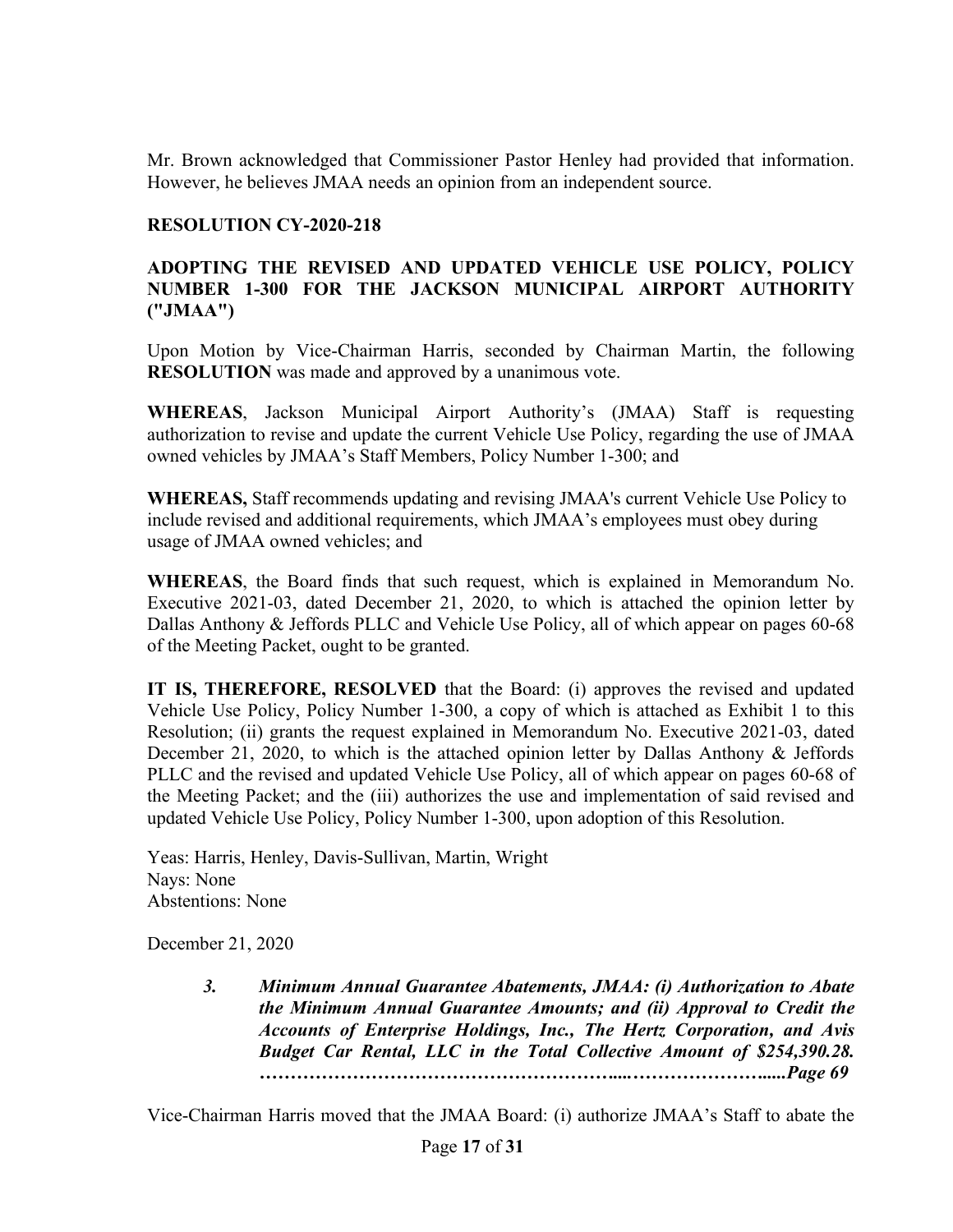Minimum Annual Guarantee Amounts; and (ii) approve JMAA's Staff to credit the accounts of Enterprise Holdings Inc. ("Enterprise"), The Hertz Corporation ("Hertz"), and Avis Budget Car Rental LLC ("Avis") in the total collective amount of \$254,390.28. Commissioner Dr. Davis-Sullivan seconded the motion.

Commissioner Pastor Henley stated that the previous Agreements of JMAA with Enterprise, Hertz, and Avis, should be included in the "Prior Board Actions" section of Memorandum No. Properties 2021-03.

The Board and Mr. Brown, CEO, then held some discussions regarding the minimum annual guarantee as utilized in the car rental marketplace and the agreements between JMAA and the rental car companies.

Vice-Chairman Harris then moved to amend her previous motion to include JMAA's Agreements with Enterprise, Hertz, and Avis in the "Prior Board Action" section of Memorandum No. Properties 2021-03. Commissioner Dr. Davis-Sullivan seconded the Amended Motion. The Board then resolved the following:

## **RESOLUTION CY-2020-219**

## **RESOLUTION: (I) AUTHORIZING JMAA'S STAFF TO ABATE THE MINIMUM ANNUAL GUARANTEE AMOUNTS; AND (II) APPROVAL TO CREDIT THE ACCOUNTS OF ENTERPRISE HOLDINGS INC., THE HERTZ CORPORATION, AND AVIS BUDGET CAR RENTAL LLC IN THE TOTAL COLLECTIVE AMOUNT OF \$254,390.28**

Upon motion by Vice-Chairman Harris, seconded by Commissioner Dr. Davis-Sullivan, the following RESOLUTION was made and approved by a unanimous vote.

**WHEREAS**, the Board has considered the request of Jackson Municipal Airport Authority's ("JMAA") Staff for: (i) authorization to abate the Minimum Annual Guarantee Amounts; and (ii) approval to credit Enterprise Holdings Inc. ("Enterprise"), The Hertz Corporation ("Hertz") and Avis Budget Car Rental LLC ("Avis") in the total collective amount of \$254,390.28; and

**WHEREAS**, the Board finds that such requests, which are explained in Memorandum No. Properties 2021-02, dated December 21, 2020, as amended to include JMAA's previous Agreements with Enterprise, Hertz, and Avis, found on pages 69-70 of the Meeting Packet, ought to be granted.

**IT IS, THEREFORE, RESOLVED** that: (i) JMAA's Staff is authorized to abate the Minimum Annual Guarantee Amounts; and (ii) JMAA's Staff is authorized to credit the accounts of Enterprise Holdings Inc. ("Enterprise"), The Hertz Corporation ("Hertz"), and Avis Budget Car Rental LLC ("Avis") in the total collective amount of \$254,390.28 is approved; and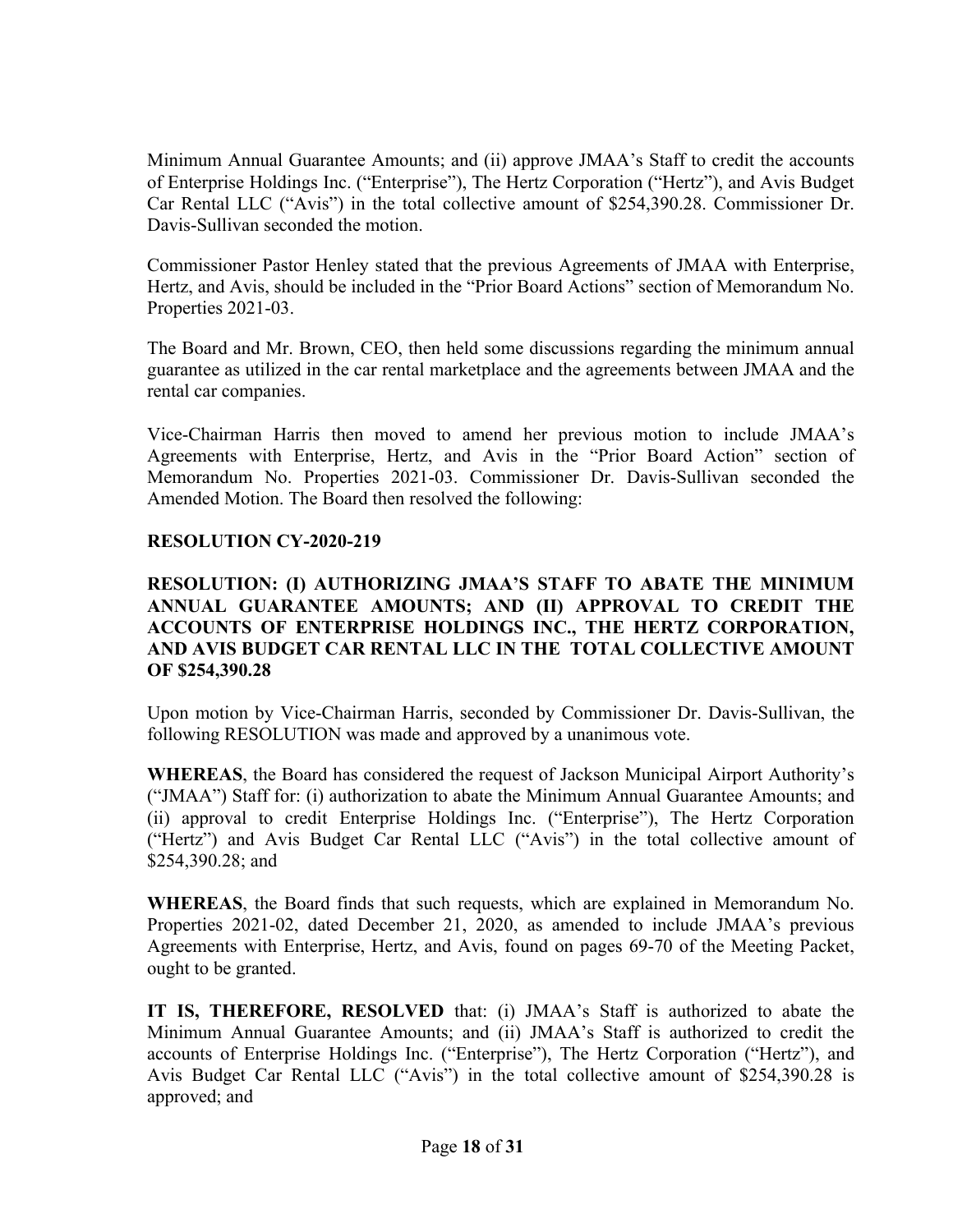**IT IS, THEREFORE, FURTHER RESOLVED** that such requests are fully explained in Memorandum No. Properties 2021-02, dated December 21, 2020, as amended to include JMAA's previous Agreements with Enterprise, Hertz, and Avis, in the "Prior Board Action" Section, found on pages 69-70 of the Meeting Packet.

Yeas: Harris, Henley, Davis-Sullivan, Martin, Wright Nays: None Abstentions: None

December 21, 2020

*4. The Shoe Shine Doctor Lease Extension, JMAA: Authorization to Execute, After Review by JMAA's Legal Counsel, a Lease Extension Agreement with The Shoe Shine Doctor for a \$50.00 Monthly Fee, for a Term of One Year…..….……………………………………………..….……………Page 71*

In response to Commissioner LTC(R) Wright's question, Mr. Brown informed the Board that he asked The Shoe Shine Doctor for a written statement of earnings. However, he did not receive the requested document. He added that the Shoe Shine Doctor was out of business from March through October of 2020 due to Covid-19.

## **RESOLUTION CY-2020-220**

#### **RESOLUTION AUTHORIZING JMAA'S STAFF TO EXECUTE, AFTER REVIEW BY JMAA'S LEGAL COUNSEL, A LEASE EXTENSION AGREEMENT WITH THE SHOE SHINE DOCTOR FOR \$50.00 PER MONTH FOR A TERM OF ONE (1) YEAR**

Upon motion by Chairman Martin, seconded by Commissioner Dr. Davis-Sullivan, the following RESOLUTION was made and approved by a majority vote 4-0-1.

**WHEREAS**, the Board has considered the request of Jackson Municipal Airport Authority's ("JMAA") Staff for authorization to execute, after review by JMAA's Legal Counsel, a lease extension agreement with The Shoe Shine Doctor for \$50.00 per month, for a term of one (1) year; and

**WHEREAS**, the Board finds that such request, which is explained in Memorandum No. Properties 2021-03, dated December 21, 2020, found on page 71 of the Meeting Packet, should be granted.

**IT IS, THEREFORE, RESOLVED** that JMAA's Staff is authorized to execute, after review by JMAA's Legal Counsel, a lease extension agreement with The Shoe Shine Doctor for \$50.00 per month, for a term of one (1) year; and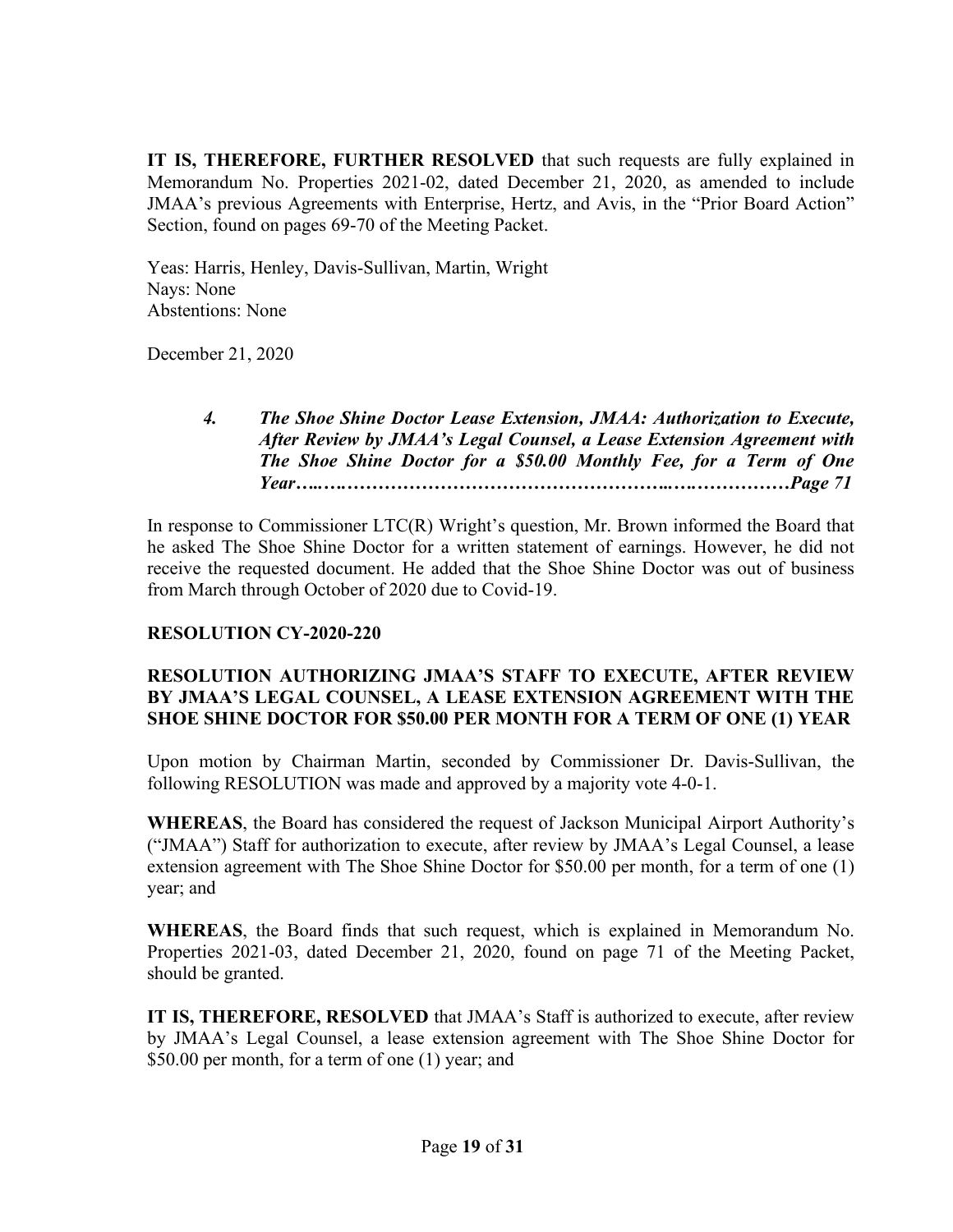**IT IS, THEREFORE, FURTHER RESOLVED** that such request is fully explained in Memorandum No. Properties 2021-03, dated December 21, 2020, found at page 71 of the Meeting Packet.

Yeas: Harris, Henley, Davis-Sullivan, Martin Nays: None Abstentions: Wright

December 21, 2020

*5. Ground Transportation Rules and Regulations, Vehicle License Fee; JMAA: Authorization to Amend the Ground Transportation Rules and Regulations, Appendix 1-Fees, to Include an option for a Monthly "Vehicle License Fee"……………………………………………………………………..Page 72*

## **RESOLUTION CY-2020-221**

## **AUTHORIZATION TO AMEND APPENDIX 1-FEES OF THE GROUND TRANSPORTATION RULES AND REGULATIONS, TO INCLUDE A MONTHLY "VEHICLE LICENSE FEE" OPTION**

Upon Motion by Vice-Chairman Harris, seconded by Chairman Martin, the following **RESOLUTION** was made and approved by a unanimous vote.

**WHEREAS**, Jackson Municipal Airport Authority's ("JMAA") Board of Commissioners ("Board") has considered JMAA's Staff's request to amend JMAA's Ground Transportation Rules and Regulations Appendix 1-Fees ("APPENDIX 1-FEES"), which provides the Annual Permit and Vehicle License Fees for Ground Transportation Services and all providers of Ground Transportation at Jackson-Medgar Wiley Evers International Airport ("JAN") and Hawkins Field Airport ("HKS"); and

**WHEREAS**, Staff recommends that the Board amend Section A of APPENDIX 1-FEES to include a monthly "Vehicle License Fee" in the amount of \$40.00, a copy of which is attached as Exhibit 1 to this Resolution; and

**WHEREAS**, the Board finds that such request, which is explained in Memorandum No. DPSO 2021-05, dated December 21, 2020, which appears on pages 72-73 of the Meeting Packet, ought to be granted.

**IT IS, THEREFORE, RESOLVED** that JMAA's Ground Transportation Rules and Regulations Appendix 1-Fees ("APPENDIX 1-FEES"), which provides the Annual Permit and Vehicle License Fees for Ground Transportation Services and all providers of Ground Transportation at Jackson-Medgar Wiley Evers International Airport ("JAN") and Hawkins Field Airport ("HKS") is amended to include a monthly "Vehicle License Fee" in the amount of \$40.00, a copy of which is attached as Exhibit 1 to this Resolution; and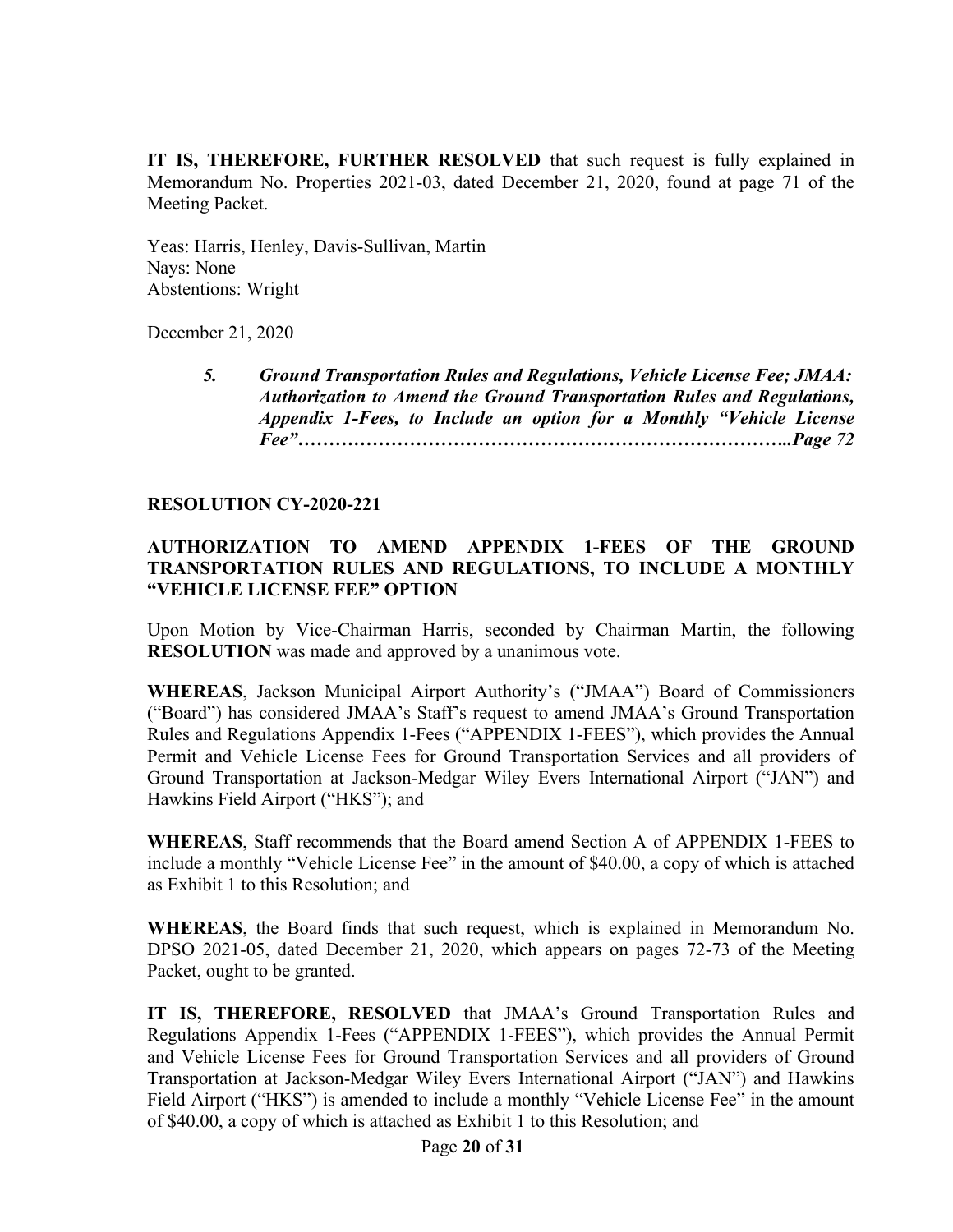**IT IS, THEREFORE, FURTHER RESOLVED** that such request is fully explained in Memorandum No. DPSO 2021-05, dated December 21, 2020, found on pages 72-73 of the Meeting Packet.

Yeas: Harris, Henley, Davis-Sullivan, Martin, Wright Nays: None Abstentions: None

December 21, 2020

#### **G. New Business**

Next, Chairman Martin called for a motion to close the Open Session and go into Closed Session to determine if the Board needs to enter into Executive Session.

## **OPEN SESSION**

The Board, pursuant to Vice-Chairman Harris's motion, seconded by Commissioner Pastor Henley, by a unanimous vote, resolved to close the Meeting. Chairman Martin asked all, except Mr. Paul A. Brown, CEO, and attorneys from Walker Group, PC, to vacate the room. Additionally, persons attending the Meeting telephonically or via video conference were disconnected from the Meeting.

All present, with the exceptions noted, were directed to vacate the room; this was done.

The Board went into Closed Session at 6:25 p.m.

## **CLOSED SESSION**

After a discussion regarding the matters proposed to be discussed in Executive Session, Commissioner Pastor Henley moved that the Board enter Executive Session to consider: two (2) potential economic development matters; one (1) personnel matter as to incumbent employees; one (1) personnel matter as to a prospective management-level employee; one (1) personnel matter as to a prospective executive-level employee; one (1) potential litigation as to a contract matter; and pending litigation regarding Jacobsen/Daniels Associates, LLC vs. JMAA. Vice-Chairman Harris seconded the motion, and the Commissioners resolved to enter Executive Session for the stated purposes by a unanimous vote.

The Closed Session ended at 6:34 p.m.

## **OPEN SESSION**

Chairman Martin then invited persons outside the room to re-enter, and some did. Chairman Martin then stated in Open Session that the Board, during Closed Session, voted to enter Executive Session to discuss: two (2) potential economic development matters; one (1) personnel matter as to incumbent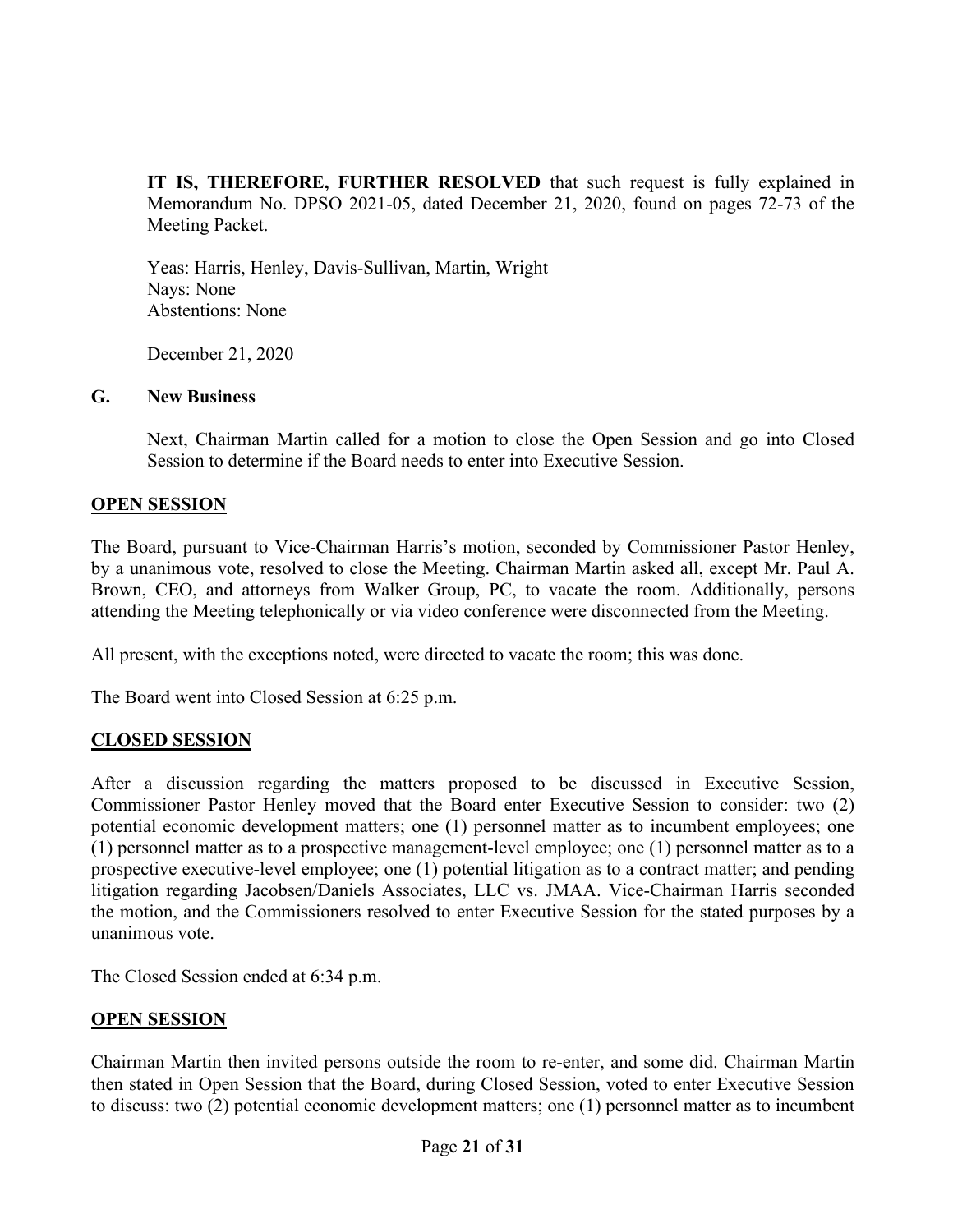employees; one (1) personnel matter as to a prospective management-level employee; one (1) personnel matter as to a prospective executive-level employee; one (1) potential litigation as to a contract matter; and pending litigation regarding Jacobsen/Daniels Associates, LLC vs. JMAA. Further, he stated that Commissioner Pastor Henley made the motion to go into Executive Session, Vice-Chairman Harris seconded the motion, and the Commissioners, by a unanimous vote, resolved to enter Executive Session for the stated purposes.

Chairman Martin asked all present, except for Mr. Paul A. Brown, CEO, and attorneys from Walker Group, PC, to vacate the room.

The Board went into Executive Session at 6:36 p.m.

## **EXECUTIVE SESSION**

During the Executive Session, the Board discussed: two (2) potential economic development matters; one (1) personnel matter as to incumbent employees; one (1) personnel matter as to a prospective management-level employee; one (1) personnel matter as to a prospective executive-level employee; one (1) potential litigation as to a contract matter; and pending litigation regarding Jacobsen/Daniels Associates, LLC vs. JMAA.

## *1. The Board took the following action as to the first potential economic development matter:*

# **RESOLUTION CY-2020-222**

# **RESOLUTION AS TO AN ECONOMIC DEVELOPMENT MATTER**

Upon Motion by Commissioner Dr. Davis-Sullivan, seconded by Vice-Chairman Harris, the following **RESOLUTION** was made and approved by a unanimous vote.

**WHEREAS**, the Board considered and discussed the information provided by Chairman Martin and Attorney John L. Walker as to a potential economic development matter during the Executive Session; and

**IT IS, THEREFORE, RESOLVED** that the Board authorized JMAA's Board Chairman to take action as specified during Executive Session as to a potential economic development matter.

Yeas: Harris, Henley, Davis-Sullivan, Martin, Wright Nays: None Abstentions: None

December 21, 2020

## *2. The Board took no action as to the personnel matter as to incumbent employees.*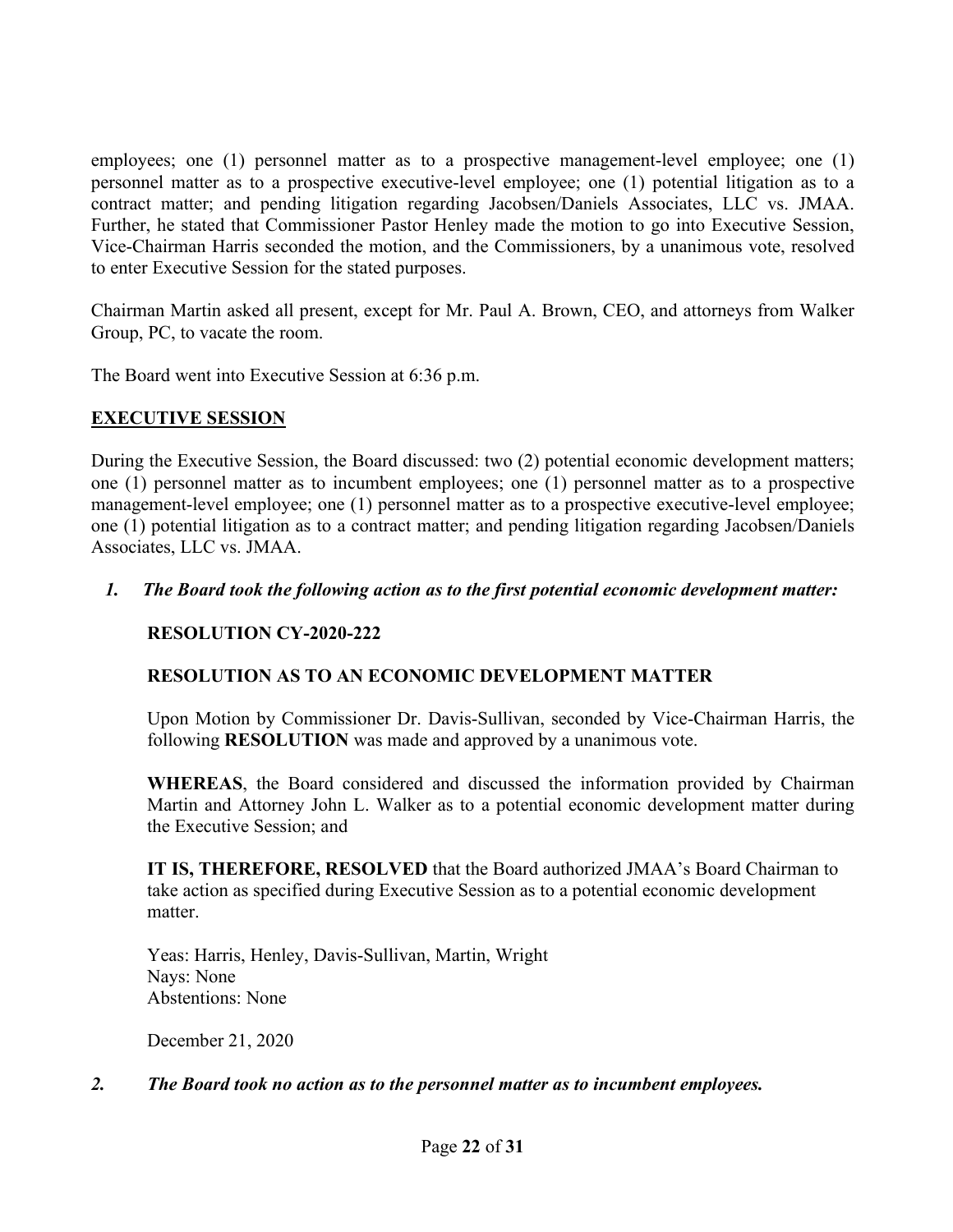Commissioner Pastor Henley exited the executive session at 6:51 p.m. and connected to the Meeting telephonically at 6:55 p.m.

Pursuant to the Bylaw provisions regarding Commissioner's participation in Closed and Executive Session by telephone, Chairman Martin asked Commissioner Pastor Henley the questions contained in the Bylaws. In response to those questions, Commissioner Pastor Henley stated the following:

i. that the device that he was using to participate in the December 21, 2020 Meeting of the Board of Commissioners does not potentially allow persons other than him to hear the Meeting's proceedings;

ii. that in the location where he is participating in the December 21, 2020 Meeting of the Board of Commissioners, no other person is able to hear any of the Board Meeting's proceedings;

iii. that neither he nor any other person or entity is currently or will be recording the Executive Session; and

iv. that he will immediately inform the other Commissioners participating in the Board Meeting if any of the above matters, affirmed by him, cease to exist during the course of the Executive Session and, in the event that occurs, he shall immediately terminate his participation in the Executive Session by disconnecting the device that he is using to participate in the Meeting of the Board of Commissioners.

Mr. Paul A. Brown, CEO, exited the executive session at 7:03 p.m.

Commissioner Pastor Henley disconnected his telephonic participation in the Meeting at 7:29 p.m., before the vote regarding the personnel matter as to a prospective management-level employee.

**3.** *The Board took the following action as to the personnel matter as to a prospective management-level employee.*

## **RESOLUTION CY-2020-223**

## **RESOLUTION REGARDING A PROSPECTIVE MANAGEMENT-LEVEL EMPLOYEE**

Upon motion by Vice-Chairman Harris, seconded by Commissioner Dr. Davis-Sullivan, the following **RESOLUTION** was made and approved by a unanimous vote (4-0-0).

**WHEREAS**, the Board considered and discussed the information provided by Staff of Jackson Municipal Airport Authority ("JMAA") as to a management-level position during the Executive Session; and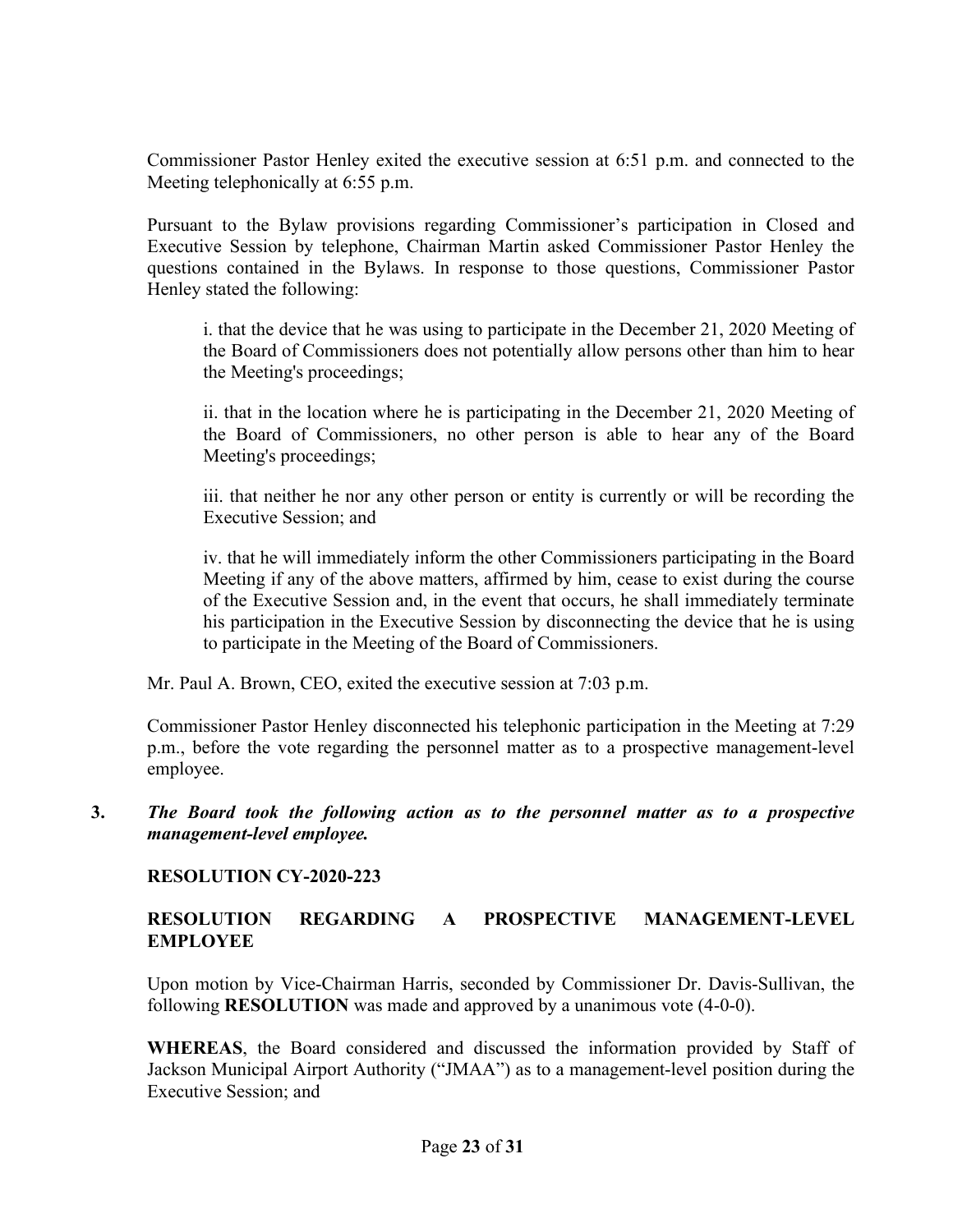**IT IS, THEREFORE, RESOLVED** that the Board authorizes JMAA's CEO to offer employment to a prospective management-level employee identified during Executive Session for a management-level position with the benefit and compensation package specified during Executive Session.

Yeas: Harris, Davis-Sullivan, Martin, Wright Nays: None Abstentions: None

December 21, 2020

*4. The Board took the following action as to the personnel matter as to a prospective executive-level employee.*

## **RESOLUTION CY-2020-224**

## **RESOLUTION REGARDING A PROSPECTIVE EXECUTIVE-LEVEL EMPLOYEE**

Upon motion by Vice-Chairman Harris, seconded by Commissioner Dr. Davis-Sullivan, the following **RESOLUTION** was made and approved by a unanimous vote (4-0-0).

**WHEREAS**, the Board considered and discussed the information provided by Staff of Jackson Municipal Airport Authority ("JMAA") as to an executive-level position during the Executive Session; and

**IT IS, THEREFORE, RESOLVED** that the Board authorizes JMAA's CEO to offer employment to a prospective executive-level employee identified during Executive Session for an executive-level position with the benefit and compensation package specified during Executive Session.

Yeas: Harris, Davis-Sullivan, Martin, Wright Nays: None Abstentions: None

December 21, 2020

- *5. The Board took no action as to the second potential economic development matter.*
- *6. The Board took no action as to the potential litigation as to a contract matter.*

Dorsey Carson, Esq., Carson Law Group, PLLC, entered the executive session at 7:39 p.m.

## *7. The Board took no action as to pending litigation regarding Jacobsen/Daniels Associates, LLC vs. JMAA.*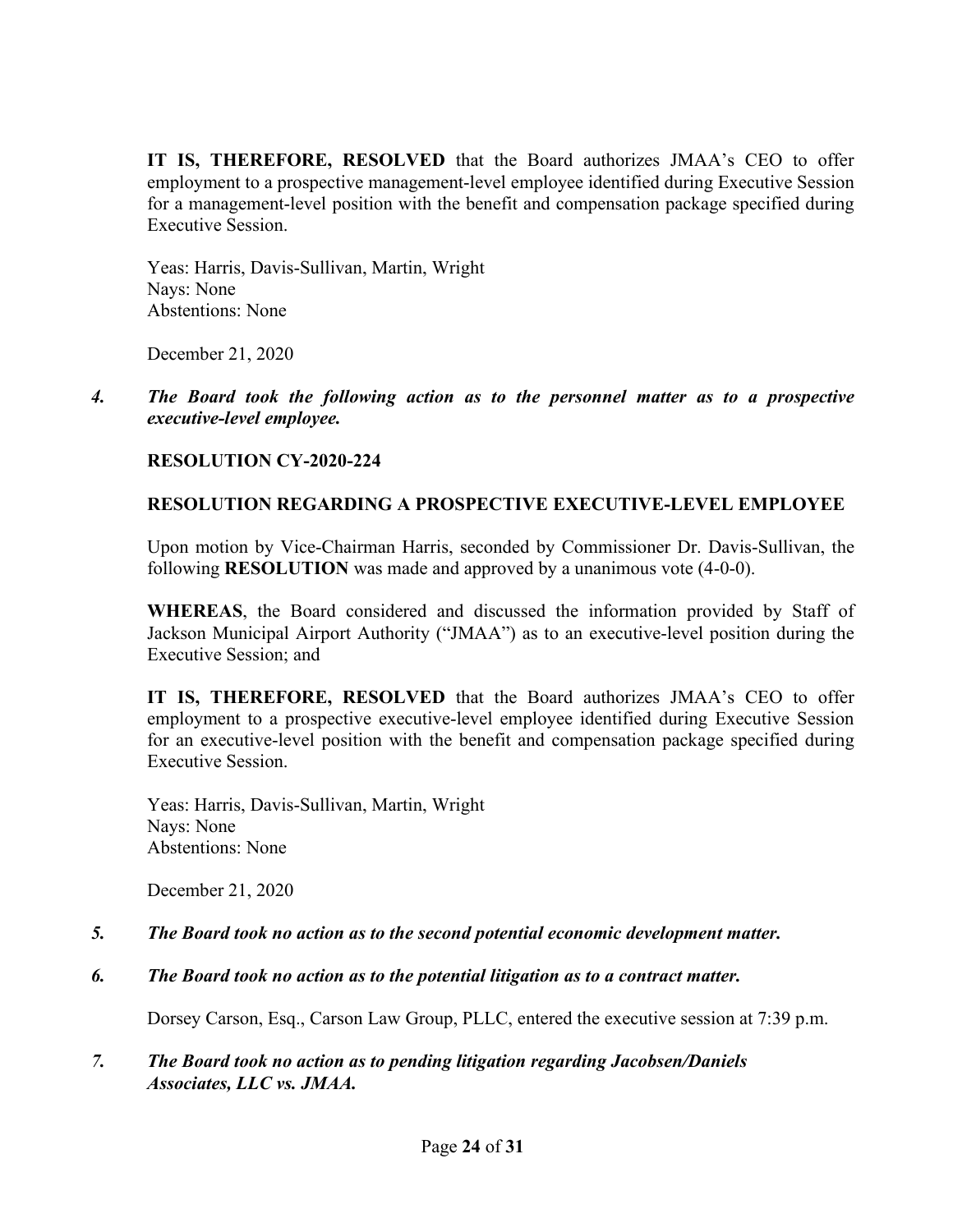Dorsey Carson, Esq., Carson Law Group, PLLC, exited the executive session at 7:48 p.m.

Upon motion by Vice-Chairman Harris, seconded by Commissioner Dr. Davis-Sullivan, and unanimous approval of the Commissioners present, the Executive Session ended at 7:50 p.m.

#### **OPEN SESSION**

Open Session reconvened at 7:51 p.m.

The persons attending the Meeting telephonically or via videoconference were invited to rejoin the Meeting in an open session. Some persons rejoined the Meeting.

Chairman Martin announced that the Meeting was open. Chairman Martin then announced that the above-stated actions were taken as to: the first potential economic development matter, the personnel matter as to a prospective management-level employee, and the personnel matter as to a prospective executive-level employee, all of which were approved by the unanimous votes of the Commissioners present. He also announced that no action was taken as to: the second potential economic development matter; the personnel matter as to incumbent employees; the potential litigation as to a contract matter; and pending litigation regarding Jacobsen/Daniels Associates, LLC vs. JMAA*.*

## *1. JMAA Covid-19 Policies and Procedures Small Pocket Handbook*

Vice-Chairman Harris informed the Board that the Human Resource Committee, JMAA's HR Consultant, JMAA's Employment Counsel, and JMAA's leadership Staff met to discuss JMAA's Covid-19 policies and procedures. She directed the Board Members to the distributed documents and informed them that JMAA's Employment Counsel had reviewed the documents. Further, Vice-Chairman Harris stated that JMAA's Covid-19 policies and procedures would be available to JMAA's employees via the JMAA Covid-19 Policies and Procedures Small Pocket Handbook.

In response to Commissioner LTC(R) Wright's question, Vice-Chairman Harris informed the Board that the JMAA Covid-19 Policies and Procedures Small Pocket Handbook is separate and apart from the Employee Handbook, as it is specifically for Covid-19 and will include everything related to Covid-19.

In response to Commissioner LTC(R) Wright's next question, Vice-Chairman Harris informed the Board that hard copies of the handbook would be disseminated to JMAA's Staff. Further, she said Staff would be required to sign a form confirming their receipt of the handbook.

## **RESOLUTION CY-2020-225**

## **IMPLEMENT THE JACKSON UPDATED MUNICIPAL AIRPORT AUTHORITY ("JMAA") COVID-19 POLICIES AND PROCEDURES SMALL POCKET HANDBOOK**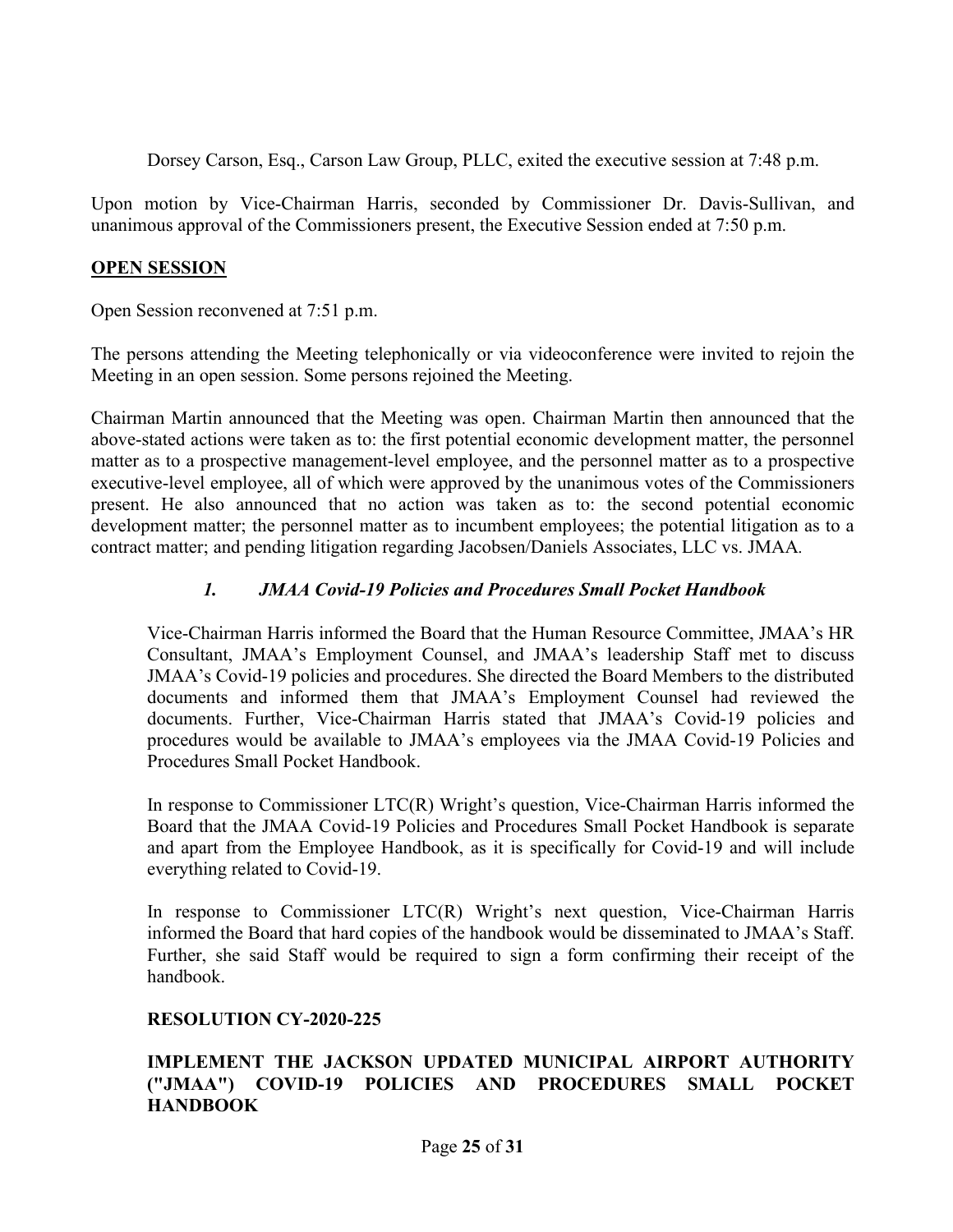Upon Motion by Vice-Chairman Harris, seconded by Commissioner Dr. Davis-Sullivan, the following **RESOLUTION** was made and approved by a unanimous vote (4-0-0).

**WHEREAS**, Jackson Municipal Airport Authority's (JMAA) Staff recommends and is requesting authorization to implement the updated JMAA Covid-19 Policies and Procedures Small Pocket Handbook; and

**WHEREAS**, the Board approves JMAA's Staff to implement the updated JMAA Covid-19 Policies and Procedures Small Pocket Handbook for the Jackson Municipal Airport Authority, a copy of which is attached as Exhibit 1 to this Resolution.

**IT IS, THEREFORE, RESOLVED** that the Board approves JMAA's Staff to implement the updated JMAA Covid-19 Policies and Procedures Small Pocket Handbook for the Jackson Municipal Airport Authority, a copy of which is attached as Exhibit 1 to this Resolution, upon adoption of this Resolution.

Yeas: Harris, Davis-Sullivan, Martin, Wright Nays: None Abstentions: None

December 21, 2020

## *2. JMAA's Staff Proposed Budget cuts*

Mr. Brown distributed to the Board proposed budget cuts for consideration. Mr. Brown also explained why the budget cuts were needed and reviewed the specific amount of each proposed cut.

Regarding JMAA's contract with SP Plus, Mr. Brown explained to Commissioner Dr. Davis-Sullivan that JMAA could terminate JMAA's contract with SP Plus at any time. Additionally, all of the equipment that is currently being utilized by SP Plus is JMAA's property.

Vice-Chairman Harris suggested that Staff install cameras in the parking booths.

The Board then resolved the following Resolution:

# **RESOLUTION CY-2020-226**

## **RESOLUTION: (I) TERMINATING JMAA'S AGREEMENT WITH SP PLUS CORPORATION AND (II) AUTHORIZE STAFF TO IMPLEMENT INTERNAL STAFF MANAGEMENT OF PARKING SERVICES UNTIL SUCH TIME THAT AN ELECTRONIC SERVICE HAS BEEN IMPLEMENTED**

Upon motion by Vice-Chairman Harris, seconded by Commissioner Dr. Davis-Sullivan, the following RESOLUTION was made and approved by a unanimous vote (4-0-0).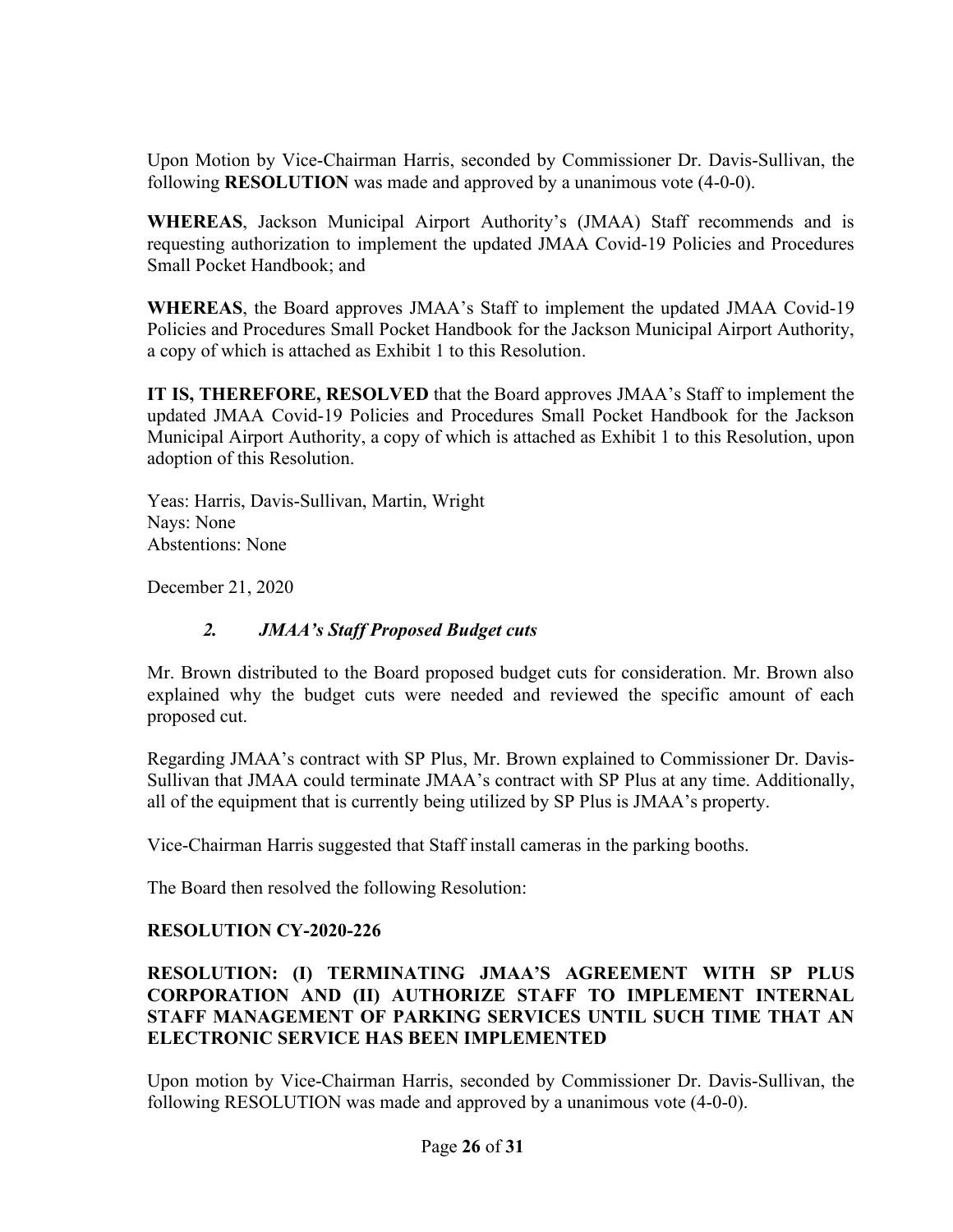**WHEREAS**, the Board has considered the documents distributed by Mr. Brown regarding budget cuts and the discussion held; and

**WHEREAS**, the Board desires to: (i) terminate JMAA's Agreement with SP Plus Corporation, and (ii) implement internal JMAA Staff management of parking services until an electronic service is implemented.

**IT IS, THEREFORE, RESOLVED** that: (i) JMAA's Agreement with SP Plus Corporation for parking management services is terminated; and (ii) JMAA's Staff shall implement internal management of JMAA's parking services until such time that an electronic service is implemented.

Yeas: Harris, Davis-Sullivan, Martin, Wright Nays: None Abstentions: None

December 21, 2020

## **3. Vice-Chairman LaWanda D. Harris Travel Approval**

## **RESOLUTION CY-2020-227**

## **RESOLUTION APPROVING THE TRAVEL OF VICE-CHAIRMAN LAWANDA D. HARRIS TO MOBILE AIRPORT AUTHORITY IN MOBILE, ALABAMA**

Upon motion by Commissioner Dr. Davis-Sullivan, seconded by Commissioner LTC(R) Wright, the following **RESOLUTION** was made and unanimously approved (4-0-0).

**WHEREAS**, Vice-Chairman LaWanda D. Harris met with key members of the Mobile Airport Authority's Staff for in-depth discussions concerning many issues of importance to Jackson Municipal Airport Authority ("JMAA"), including, but not limited to economic development; and

**WHEREAS,** Vice-Chairman Harris's meeting with Mobile Airport Authority's Staff furthers JMAA's knowledge as to certain economic development opportunities and was of benefit to JMAA and JMAA's constituents; and

**WHEREAS**, the Board of Commissioners of JMAA recommends, approves, and authorizes the travel, lodging, and related expenses for Vice-Chairman Harris' travel to the Mobile Airport Authority in Mobile, Alabama for the reasons cited above; and

**WHEREAS**, the current Travel Policy for the Board ("Travel Policy") requires the approval of the Board for travel to a meeting or conference sponsored by an organization other than the Airport Council International-North America, Airport Minority Council, or the American Association of Airport Executives; and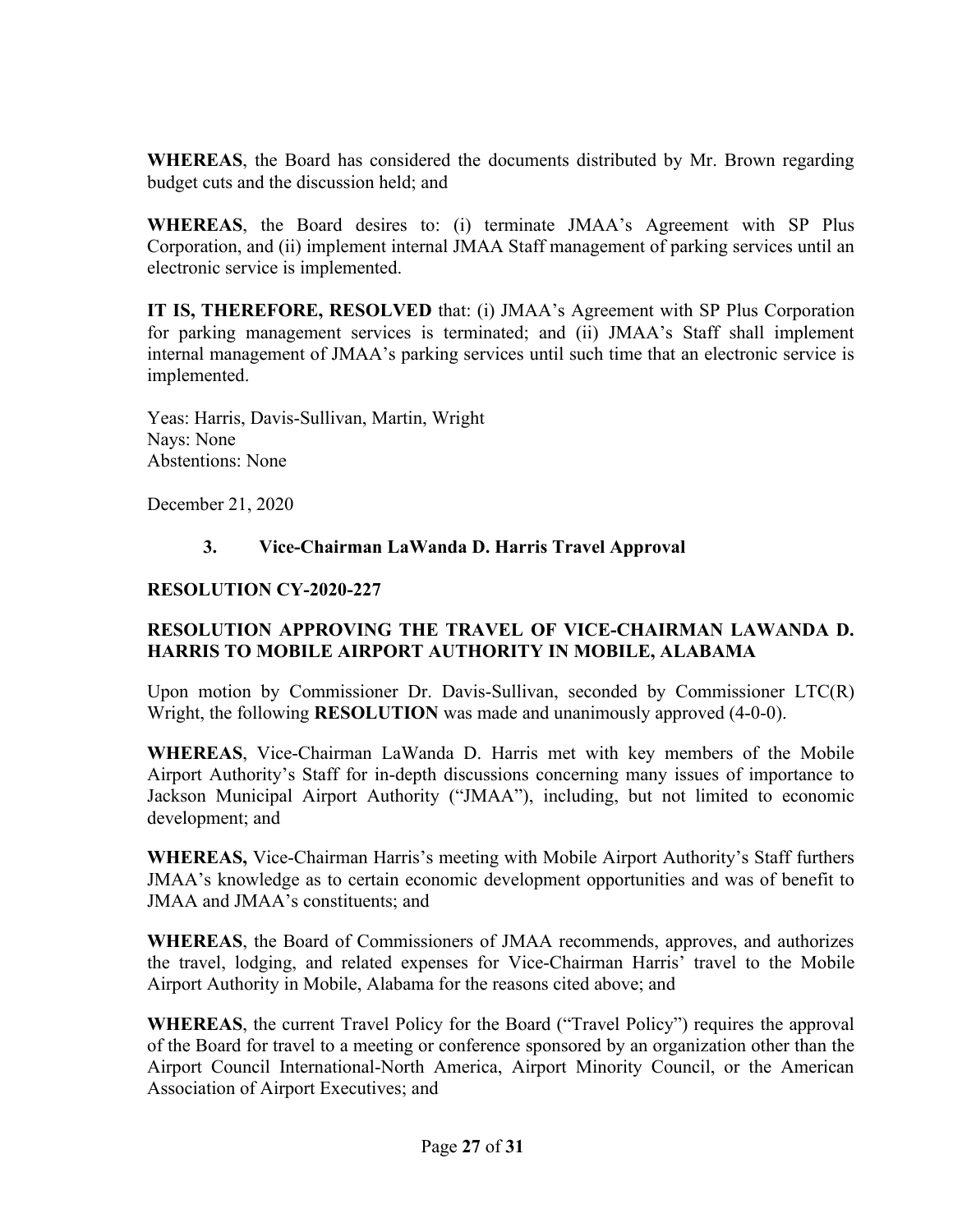**WHEREAS,** based on the above, the Board of Commissioners finds that it was extremely beneficial to the Authority for Vice-Chairman Harris to travel to the Mobile Airport Authority in Mobile, Alabama.

**NOW, THEREFORE, BE IT RESOLVED**, the Board hereby: (i) finds and determines that travel to the Mobile Airport Authority in Mobile, Alabama by Vice-Chairman LaWanda D. Harris was extremely beneficial to JMAA for the reasons cited above; and (ii) approves and authorizes payment and reimbursement for travel, lodging, and related expenses for Vice-Chairman LaWanda D. Harris.

Yeas: Harris, Davis-Sullivan, Martin, Wright Nays: None Abstentions: None

December 21, 2020

Chairman Martin announced that the Board would consider Financial Matters at this point in the Meeting.

## **4. Financial Reports for November 2020:**

*a. Balance Sheet: Accept…………………………………….........Page 33*

Mr. Brown directed the Board's attention to the Balance Sheet for November 2020, which was included in the December 21, 2020 Regular Board Meeting Packet and was discussed during the December 17, 2020 Work Session. There were no questions. Mr. Brown requested that the Board adopt a Resolution accepting the Balance Sheet for November 2020.

## **RESOLUTION CY-2020-228**

# **RESOLUTION ACCEPTING/APPROVING THE NOVEMBER 2020 BALANCE SHEET**

Upon motion by Vice-Chairman Harris, seconded by Commissioner Dr. Davis-Sullivan, the following **RESOLUTION** was made and approved by a unanimous vote (4-0-0).

**WHEREAS,** the Board of Commissioners (the "Board") of the Jackson Municipal Airport Authority (the "Authority") reviewed and considered the Authority's Balance Sheet for the month and period ending November 30, 2020, which was discussed and reviewed by the Board before the December 21, 2020 Regular Board Meeting and is included in the Regular Board Meeting Packet at pages 33-34.

**IT IS, THEREFORE, RESOLVED** that the Board hereby accepts and approves the Balance Sheet for November 2020.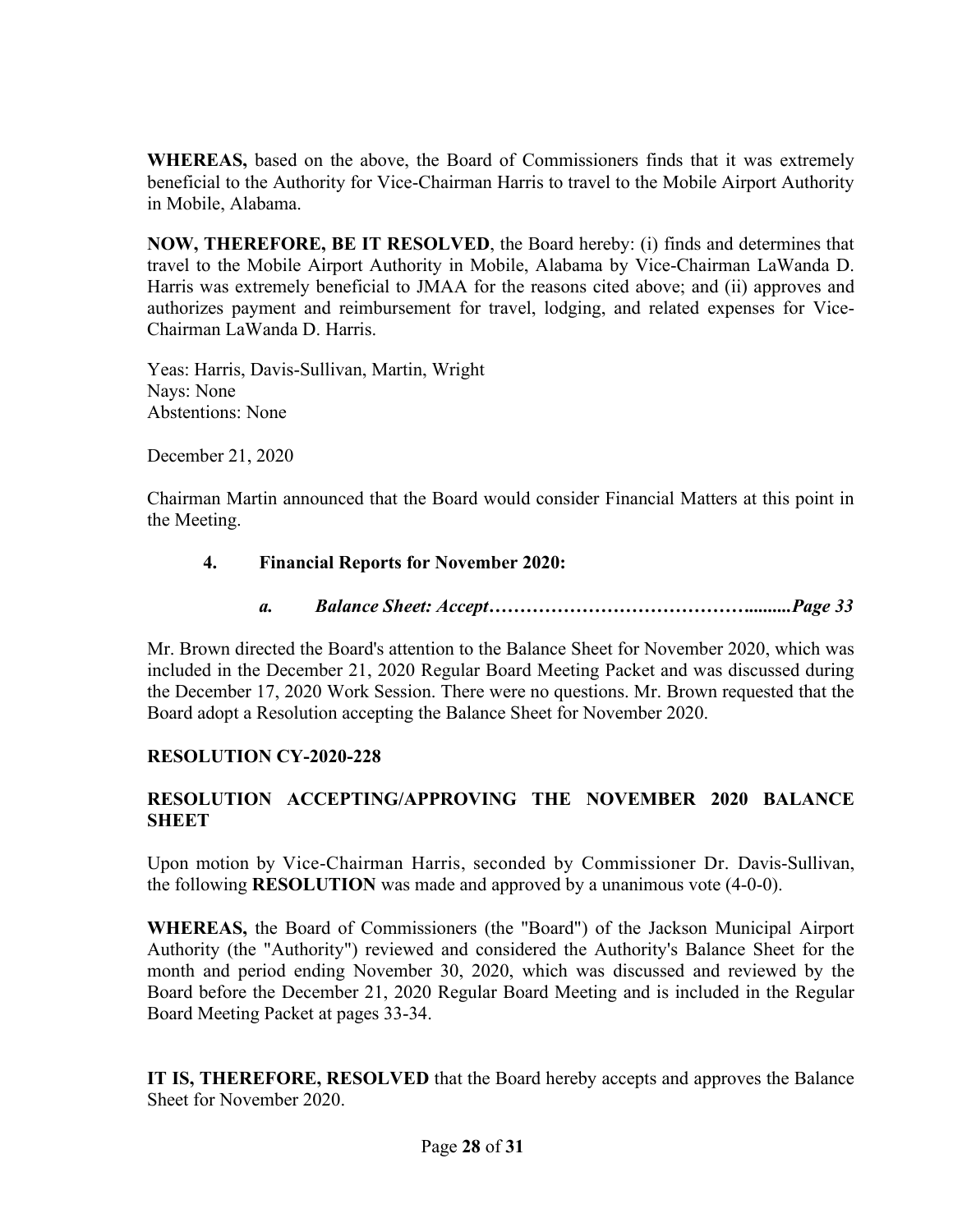Yeas: Harris, Davis-Sullivan, Martin, Wright Nays: None Abstentions: None

December 21, 2020

## *b. Income Statement: Accept……………………………………..Page 35*

Next, Mr. Brown directed the Board's attention to the Income Statement for November 2020, which was included in the December 23, 2020 Regular Board Meeting Packet and was discussed during the December 17, 2020 Work Session. There were no questions.

Mr. Brown requested that the Board adopt a Resolution accepting the Income Statement for November 2020.

## **RESOLUTION CY-2020-229**

## **RESOLUTION ACCEPTING/APPROVING THE NOVEMBER 2020 INCOME STATEMENT**

Upon motion by Vice-Chairman Harris, seconded by Commissioner Dr. Davis-Sullivan, the following **RESOLUTION** was made and approved by a unanimous vote (4-0-0).

**WHEREAS,** the Board of Commissioners (the "Board") of the Jackson Municipal Airport Authority (the "Authority") reviewed and considered the Authority's Income Statement for the month and period ending November 30, 2020, which was discussed and reviewed by the Board before the December 21, 2020 Regular Board Meeting and is included in the Regular Board Meeting Packet at pages 35-38.

**IT IS, THEREFORE, RESOLVED** that the Board hereby accepts and approves the Income Statement for November 2020.

Yeas: Harris, Davis-Sullivan, Martin, Wright Nays: None Abstentions: None

December 21, 2020

*c. Claims Docket for November 2020: Approve.……..…..……....Page 39*

Next, Mr. Brown directed the Board's attention to the Claims Docket for November 2020, which was included in the December 21, 2020 Regular Board Meeting Packet and discussed during the December 17, 2020 Work Session.

Mr. Brown then requested that the Board adopt a Resolution accepting the Claims Docket for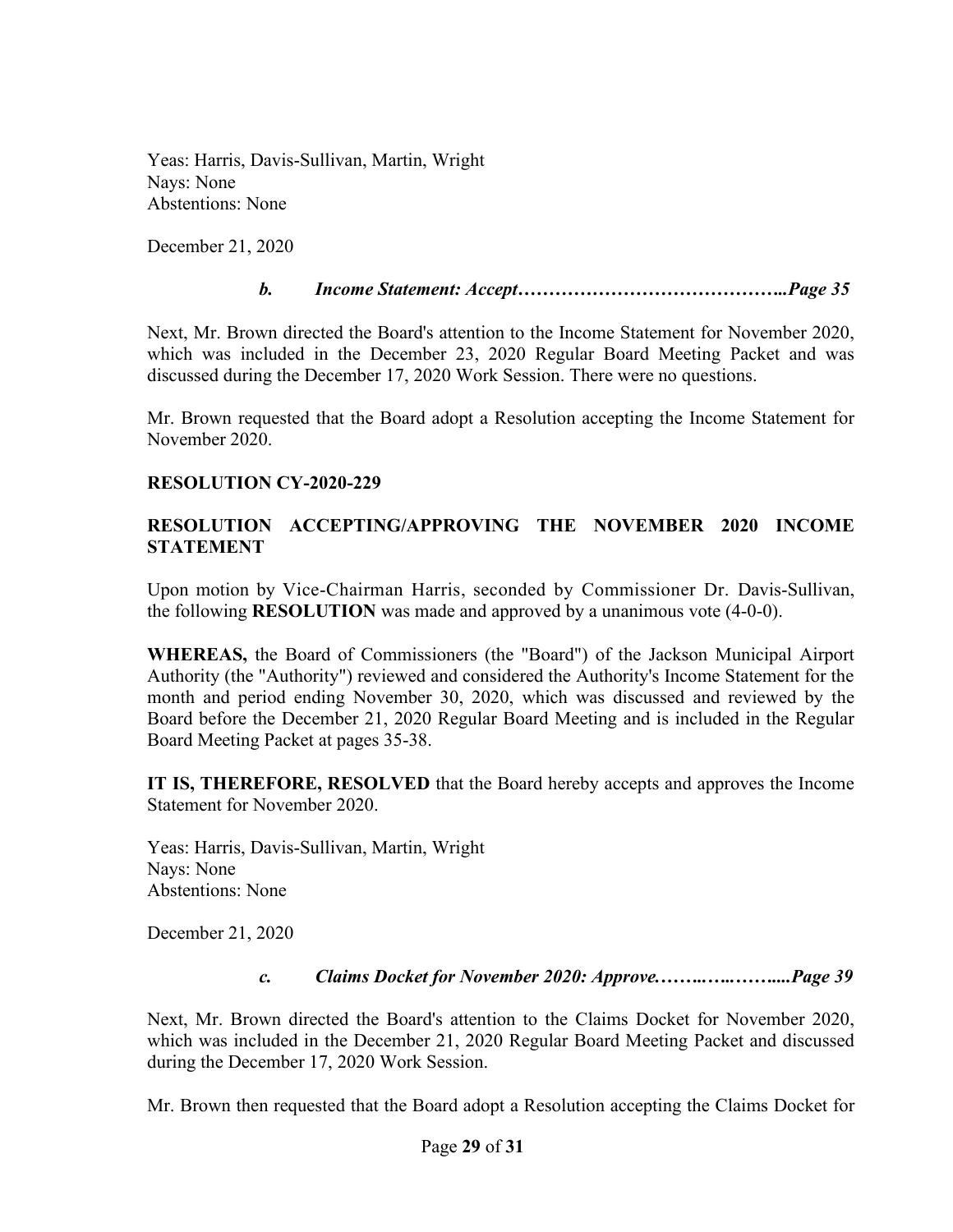November 2020.

#### **RESOLUTION CY-2020-230**

## **RESOLUTION ACCEPTING/APPROVING THE NOVEMBER 2020 CLAIMS DOCKET**

Upon motion by Vice-Chairman Harris, seconded by Commissioner LTC(R) Wright, the following **RESOLUTION** was made and approved by a unanimous vote (4-0-0).

**WHEREAS,** the Board of Commissioners (the "Board") of the Jackson Municipal Airport Authority (the "Authority") reviewed and considered the Authority's Claims Docket for the month and period ending November 30, 2020, which is included in the Regular Board Meeting Packet at pages 39-42, and was distributed to the Board before the December 21, 2020 Regular Board Meeting.

**IT IS, THEREFORE, RESOLVED** that the Board hereby authorizes payment of the claims appearing on the November 2020 Claims Docket for \$2,222,700.19.

Yeas: Harris, Davis-Sullivan, Martin, Wright Nays: None Abstentions: None

December 21, 2020

Commissioner LTC(R) Wright asked if JMAA's Staff had determined the property owner on which the Hawkins Air Base Museum is located. In response, Mr. Brown informed the Board that the City of Jackson, MS, owns the property. Chairman Martin then announced that the Board would table the discussion regarding the property until another time to determine the identity of the persons/entities using the property.

#### **VIII. ADJOURNMENT**

Thereafter, it was moved by Vice-Chairman Harris, seconded by Commissioner Dr. Davis-Sullivan, and resolved by a unanimous vote of the Commissioners present, that the Meeting of the Board be ADJOURNED at 8:07 p.m.

Respectfully submitted,

Mr. Robert E. Martin, Commissioner, and Chairman

Ms. LaWanda D. Harris, Commissioner, and Vice-Chairman

 $\mathcal{L}_\text{max} = \mathcal{L}_\text{max} = \mathcal{L}_\text{max} = \mathcal{L}_\text{max} = \mathcal{L}_\text{max} = \mathcal{L}_\text{max} = \mathcal{L}_\text{max} = \mathcal{L}_\text{max} = \mathcal{L}_\text{max} = \mathcal{L}_\text{max} = \mathcal{L}_\text{max} = \mathcal{L}_\text{max} = \mathcal{L}_\text{max} = \mathcal{L}_\text{max} = \mathcal{L}_\text{max} = \mathcal{L}_\text{max} = \mathcal{L}_\text{max} = \mathcal{L}_\text{max} = \mathcal{$